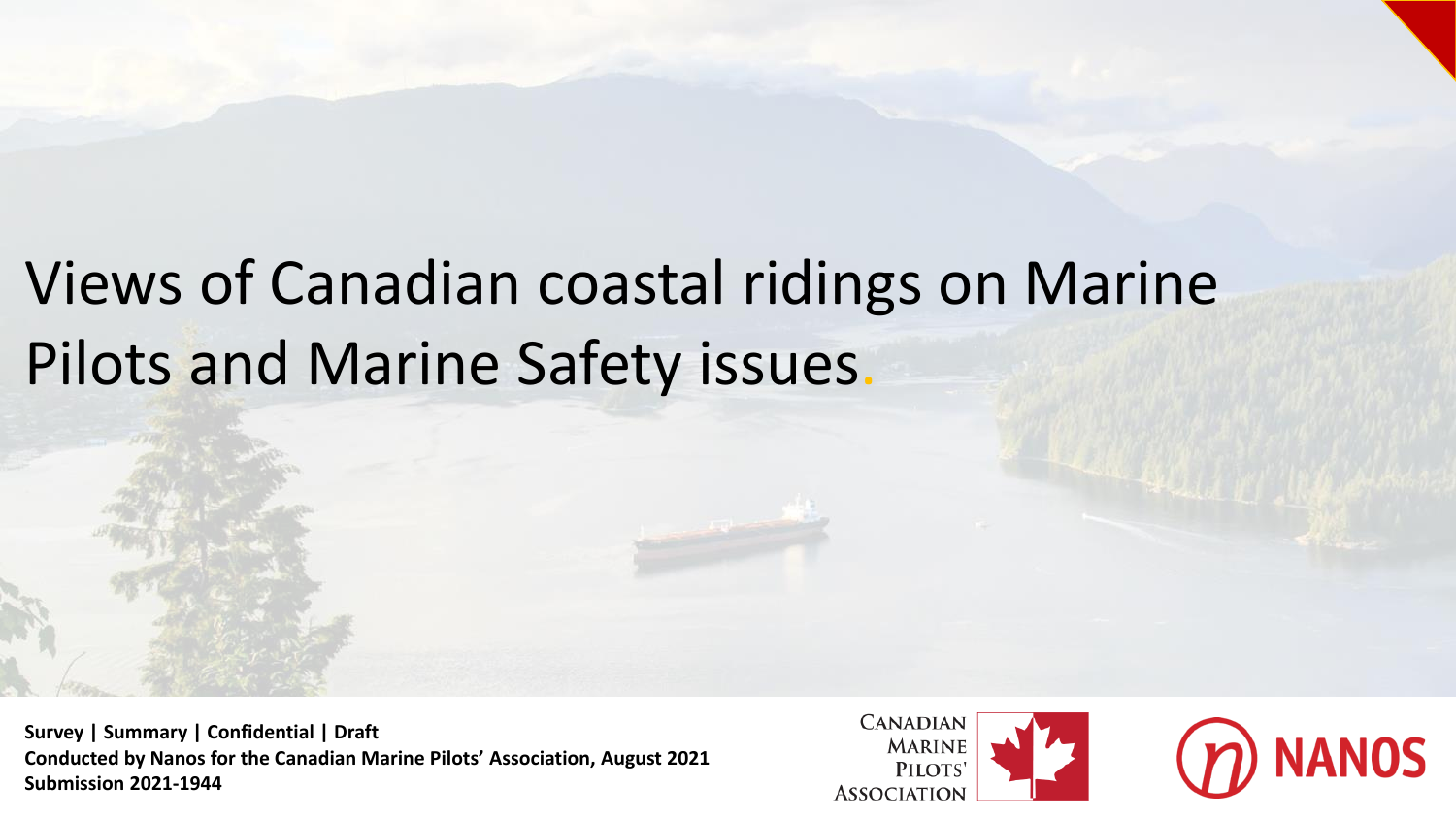

The research gauged the opinions among residents of 10 target coastal ridings in Quebec, Atlantic Canada and BC on perceptions and opinions on both pilotage and marine transportation safety. The research also gauged opinions on proposed changes to language and ship's officer certification examination requirements.

Nanos conducted an RDD dual frame (land- and cell-lines) random telephone survey of 1,000 residents of Quebec, Atlantic Canada and BC in 10 coastal target ridings (Quebec: Quebec City, Pierre Boucher-Les Patriotes-Verchères, Chicoutimi-Le Fjord, Hochelaga, Saint-Maurice-Champlain; Atlantic: Bonavista-Burin-Trinity, South Shore-St. Margaret's; BC: West Vancouver-Sunshine Coast-Sea to Sky Country, North Vancouver, Skeena-Bulkley Valley), between July 29<sup>th</sup> and August 17<sup>th</sup>, 2021.

The research was commissioned by the Canadian Marine Pilots' Association and was conducted by Nanos Research.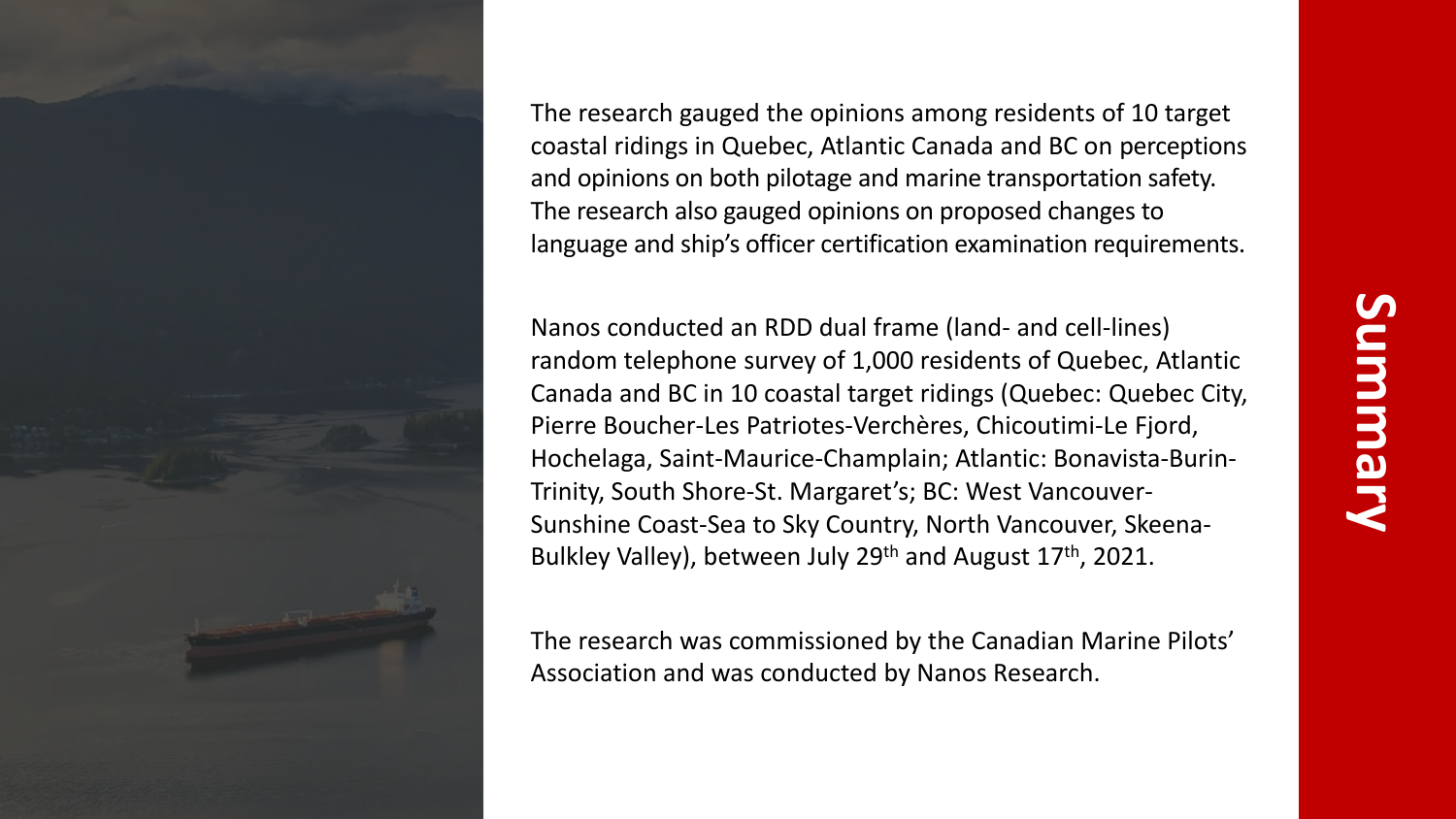# **Key Findings**



### **REGULATIONS SET AT ARM'S LENGTH FROM SHIP OWNERS**

Nearly nine in ten residents of coastal target ridings in Quebec, Atlantic Canada and BC (87%) believe it is extremely important that marine navigation regulations and procedures be set by government and be at arm's length from ship owners (mean of 8.8).





### **KNOWLEDGE OF LOCAL WATERS**

Residents of coastal target ridings in Quebec, Atlantic Canada and BC also place a high level of importance on expert knowledge of local waters to guide vessels to their destination when it comes to the safe navigation of commercial vessels in Canadian waters (mean of 9.1).

### **EXAMINATION PROCESS**

Residents of coastal target ridings in Quebec, Atlantic Canada and BC place a much higher level of trust in marine pilots (mean of 8.5) compared to certified ships' officers (mean of 5.2) to make the right decisions in the examination process to certify a ship's officers. Residents of coastal target ridings in Quebec, Atlantic Canada and BC are over seven times more likely to score their trust in marine pilots a 10 out of 10 (36%) than they are for certified ships' officers (5%).

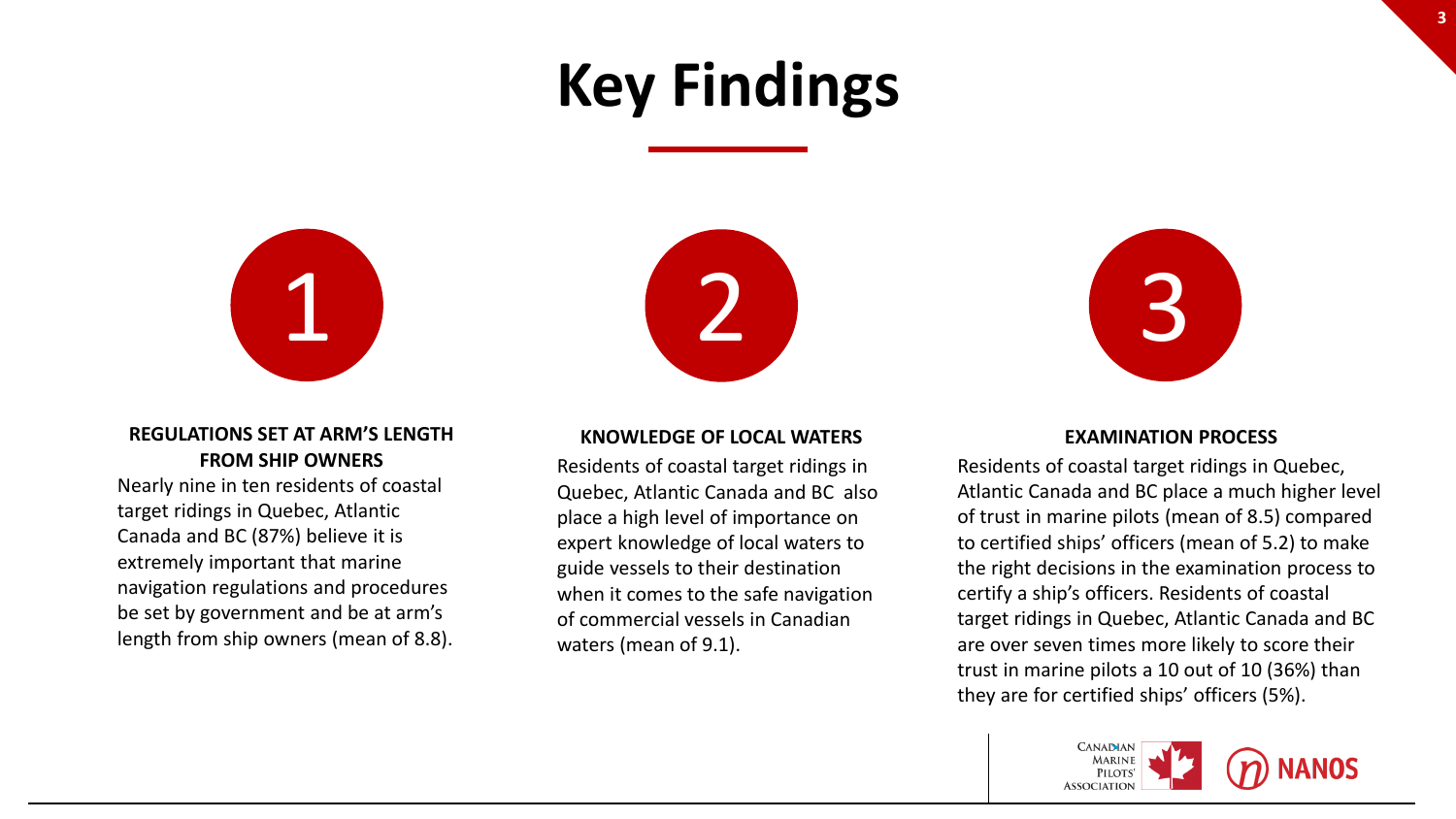## **Safe navigation of vessels in Canadian waters**

**Q**

On a scale of 0 to 10, where 0 is not safe at all and 10 is very safe, how would you rate the safe navigation of ships such as cargo, tanker and passenger vessels in Canadian waters?



 $\blacksquare$  Very safe (7-10)  $\blacksquare$  Neutral (4-6)  $\blacksquare$  Not safe (0-3)  $\blacksquare$  Unsure

\*Weighted to the true population proportion.

\*Charts may not add up to 100 due to rounding.

Source: Nanos Research, RDD dual frame telephone random survey, July 29<sup>th</sup> to August 17<sup>th</sup>, 2021, n=1,000 residents of 10 coastal target ridings in Quebec, Atlantic Canada and BC , accurate 3.1 percentage points plus or minus, 19 times out of 20.

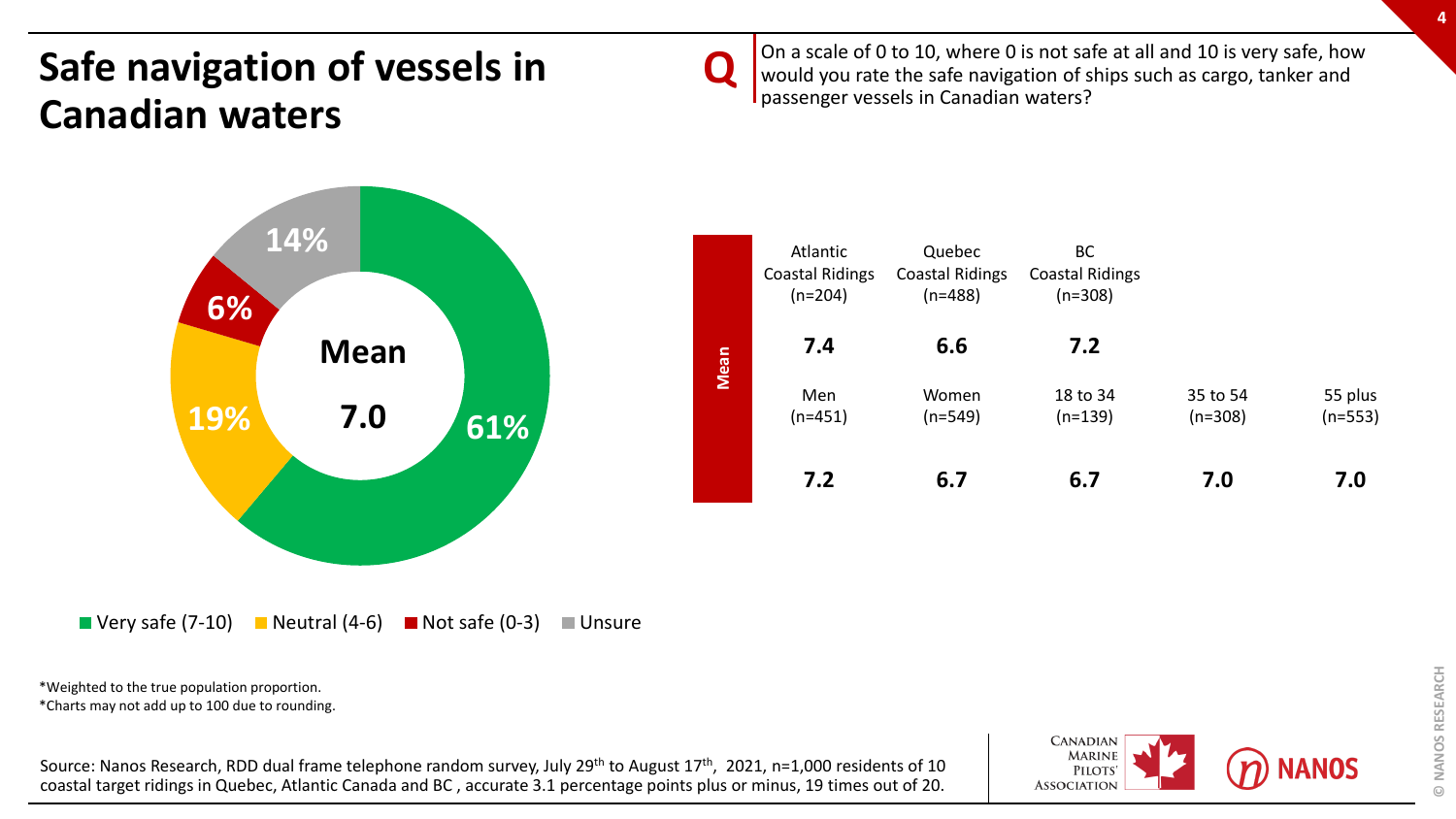### **Importance of elements in safe navigation of vessels in Canadian waters**



Please rank the importance of the following where 0 is not at all important and 10 is extremely important when it comes to the safe navigation of commercial vessels in Canadian waters. [RANDOMIZE]

### **Mean**

**Q**

Close to nine in ten residents of target coastal ridings in Quebec, Atlantic Canada and B.C. rate having navigation regulations and procedures set by the government and at arm's length from the ship owners as extremely important when it comes to the safe navigation of commercial vessels in Canadian waters " **"** 

NANOS RESEARCH **© NANOS RESEARCH**  $\odot$ 

\*Weighted to the true population proportion. \*Charts may not add up to 100 due to rounding.

Source: Nanos Research, RDD dual frame telephone random survey, July 29<sup>th</sup> to August 17<sup>th</sup>, 2021, n=1,000 residents of 10 coastal target ridings in Quebec, Atlantic Canada and BC , accurate 3.1 percentage points plus or minus, 19 times out of 20.

**CANADIAN MARINE PILOTS ASSOCIATION**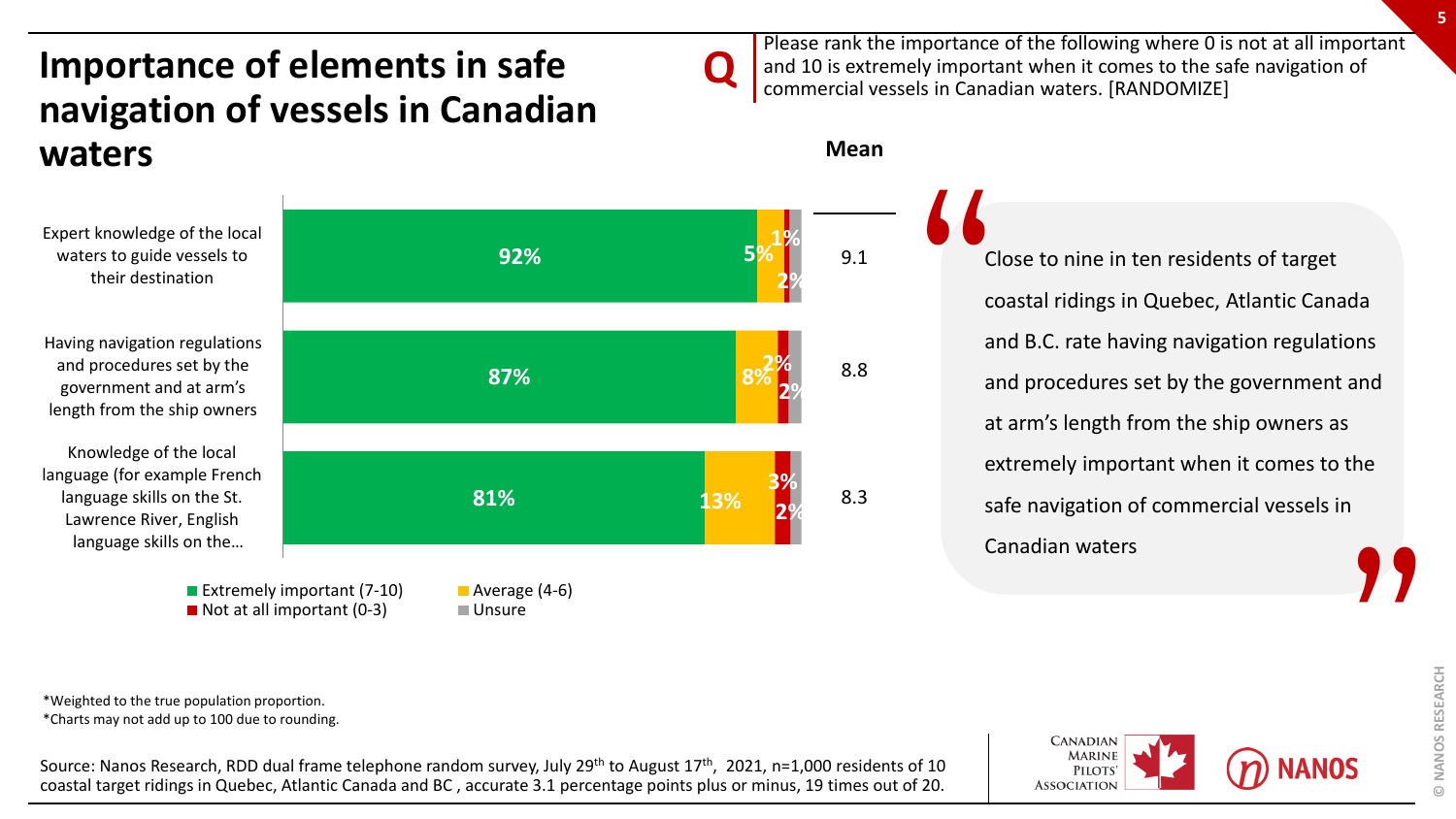**Importance of expert knowledge of local waters in safe navigation of vessels in Canadian waters**

# **92% 5%1% 2%**  $\blacksquare$  Very important (7-10)  $\blacksquare$  Neutral (4-6)  $\blacksquare$  Not at all important (0-3)  $\blacksquare$  Unsure **Mean 9.1**

\*Weighted to the true population proportion.

\*Charts may not add up to 100 due to rounding.

Source: Nanos Research, RDD dual frame telephone random survey, July 29<sup>th</sup> to August 17<sup>th</sup>, 2021, n=1,000 residents of 10 coastal target ridings in Quebec, Atlantic Canada and BC , accurate 3.1 percentage points plus or minus, 19 times out of 20.

**Q**

**CANADIAN MARINE PILOTS ASSOCIATION** 



**6**

Please rank the importance of the following where 0 is not at all important and 10 is extremely important when it comes to the safe navigation of commercial vessels in Canadian waters. [RANDOMIZE]

**Expert knowledge of the local waters to guide vessels to their destination** 

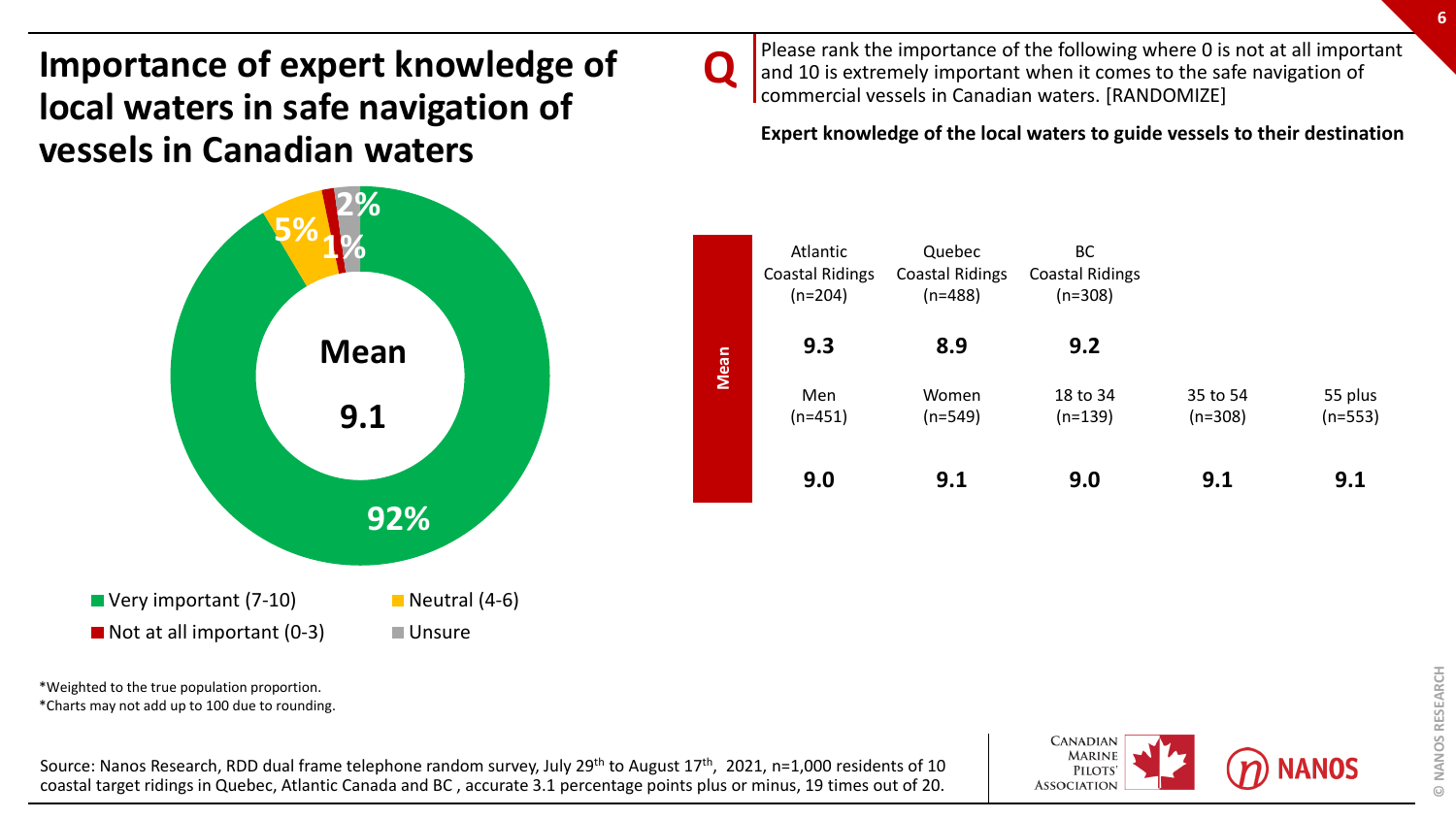### **Importance of knowledge of local language in safe navigation of vessels in Canadian waters**



\*Weighted to the true population proportion.

\*Charts may not add up to 100 due to rounding.

Source: Nanos Research, RDD dual frame telephone random survey, July 29<sup>th</sup> to August 17<sup>th</sup>, 2021, n=1,000 residents of 10 coastal target ridings in Quebec, Atlantic Canada and BC , accurate 3.1 percentage points plus or minus, 19 times out of 20.

**Q**

Please rank the importance of the following where 0 is not at all important and 10 is extremely important when it comes to the safe navigation of commercial vessels in Canadian waters. [RANDOMIZE]

**Knowledge of the local language (for example French language skills on the St. Lawrence River, English language skills on the Pacific Coast)** 

|      | Atlantic<br><b>Coastal Ridings</b><br>$(n=204)$ | Quebec<br><b>Coastal Ridings</b><br>$(n=488)$ | BC<br><b>Coastal Ridings</b><br>$(n=308)$ |                       |                      |
|------|-------------------------------------------------|-----------------------------------------------|-------------------------------------------|-----------------------|----------------------|
| Mean | 8.4                                             | 8.3                                           | 8.1                                       |                       |                      |
|      | Men<br>$(n=451)$                                | Women<br>$(n=549)$                            | 18 to 34<br>$(n=139)$                     | 35 to 54<br>$(n=308)$ | 55 plus<br>$(n=553)$ |
|      | 8.2                                             | 8.3                                           | 7.9                                       | 8.1                   | 8.6                  |

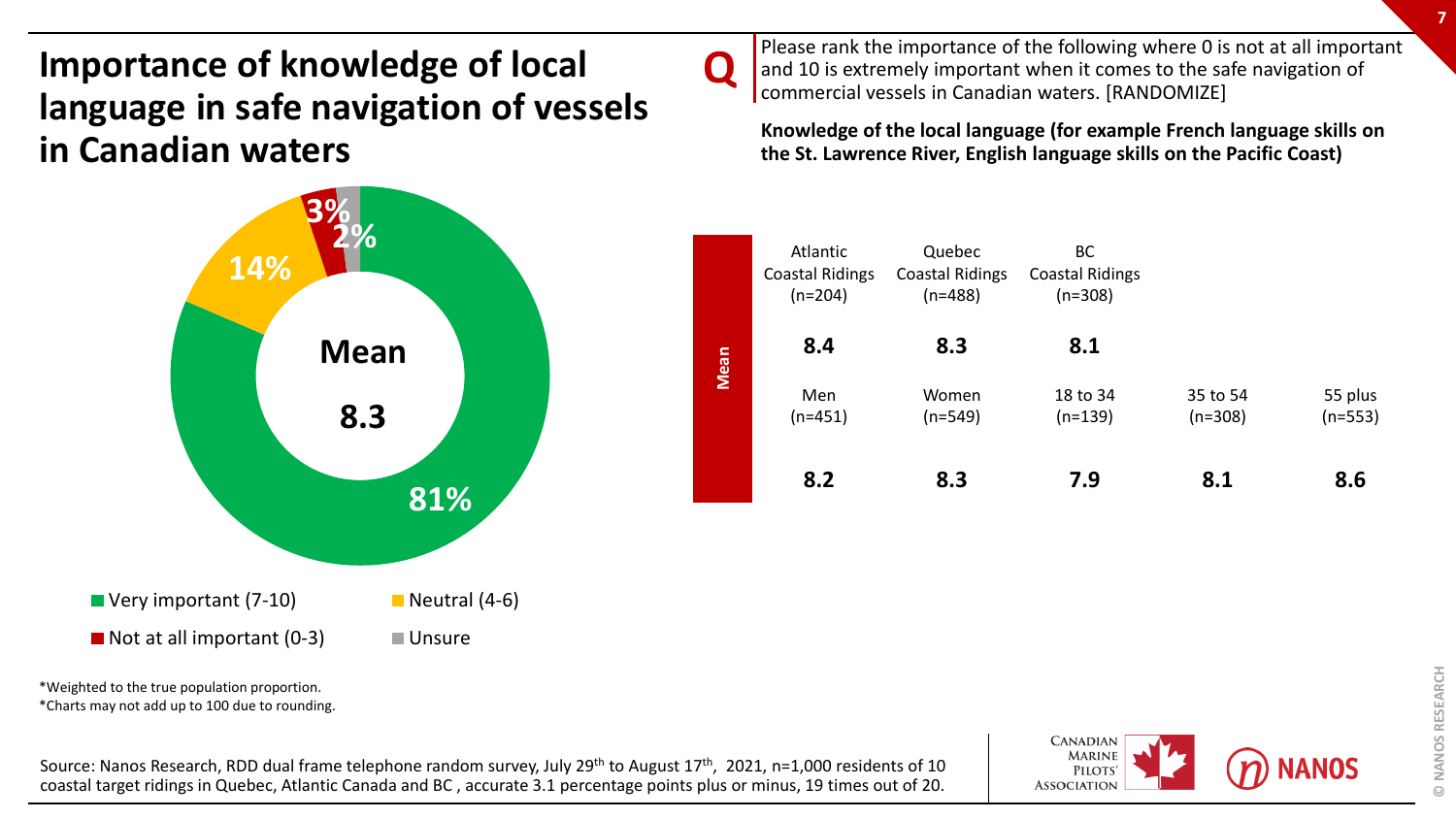**Importance of navigation regulations and procedures set by the government in safe navigation of vessels in Canadian waters**



\*Charts may not add up to 100 due to rounding.

Source: Nanos Research, RDD dual frame telephone random survey, July 29<sup>th</sup> to August 17<sup>th</sup>, 2021, n=1,000 residents of 10 coastal target ridings in Quebec, Atlantic Canada and BC , accurate 3.1 percentage points plus or minus, 19 times out of 20.

**CANADIAN MARINE PILOTS ASSOCIATION** 



**Q**

Please rank the importance of the following where 0 is not at all important and 10 is extremely important when it comes to the safe navigation of commercial vessels in Canadian waters. [RANDOMIZE]

**8.7 8.9 8.5 9.0 8.9**

**8**

55 plus (n=553)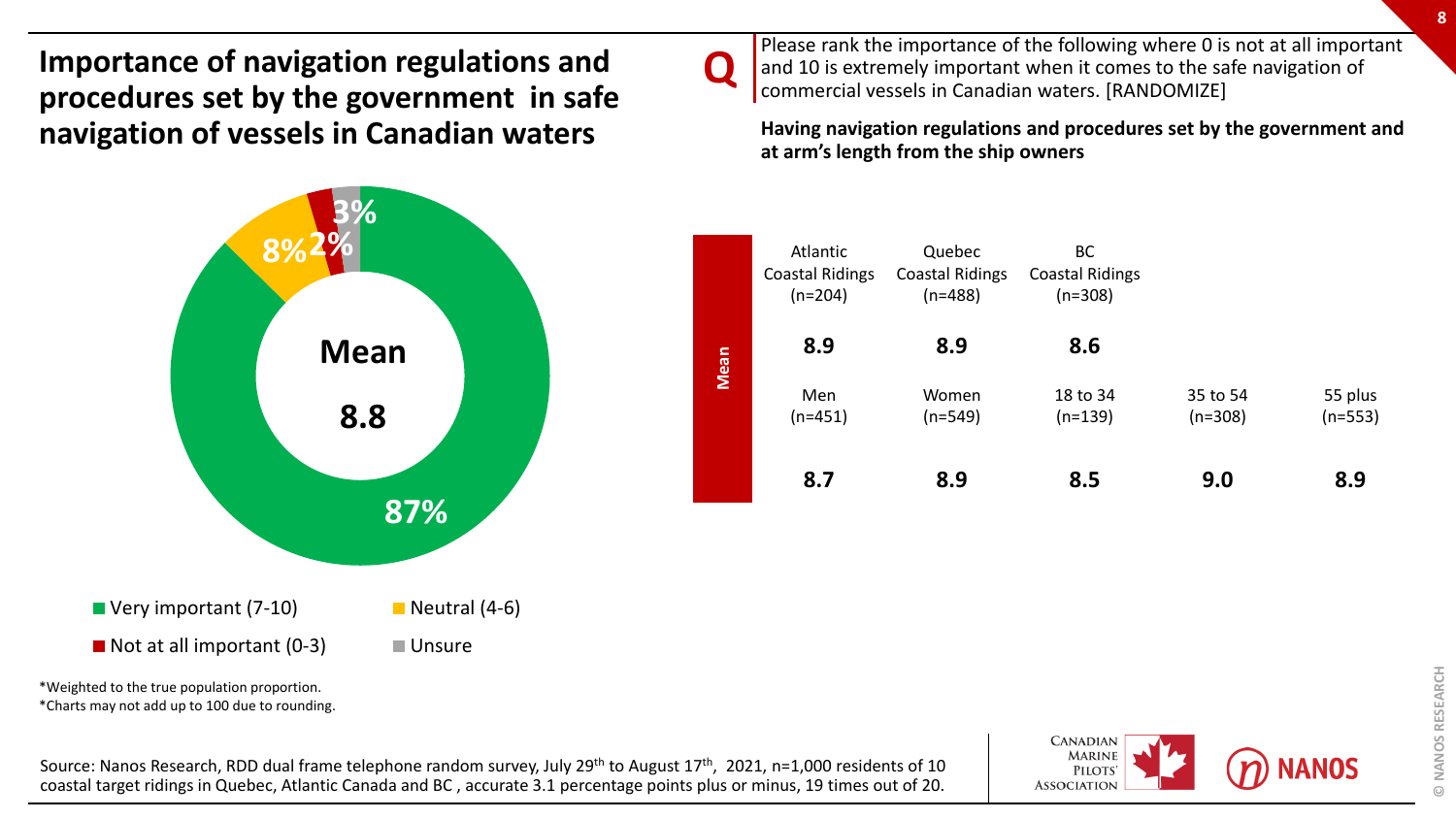**Support for removal of the requirement for knowledge of French for certified ships' officers on the St. Lawrence River** 



\*Weighted to the true population proportion.

\*Charts may not add up to 100 due to rounding.

\*The net score is the difference between all positive and negative numbers in a question.

Source: Nanos Research, RDD dual frame telephone random survey, July 29<sup>th</sup> to August 17<sup>th</sup>, 2021, n=1,000 residents of 10 coastal target ridings in Quebec, Atlantic Canada and BC , accurate 3.1 percentage points plus or minus, 19 times out of 20.

**Q**

Our next few questions are about the people whose job it is to be responsible for the safe navigation of large commercial vessels through high-risk Canadian waters. There are two categories of individuals that have this responsibility. First, there are marine pilots, who are licensed professionals, using their expert knowledge of local waters to safely guide all types of commercial vessels to their destinations. When required, marine pilots are dispatched to meet and board vessels as the vessels enter designated high-risk Canadian waters. Once onboard the ship, they go to the vessel's bridge area where the marine pilot will stay, safely guiding the vessel. Marine pilots are independent of shipowners and are paid by the Government of Canada's Marine Pilotage Authorities. Second, there are certified ships' officers, similar to marine pilots, but employed by shipowners. They are only certified for the vessels they work on and are not necessarily certified for all weather conditions.

**Currently, both marine pilots and certified ships' officers, when navigating vessels on the St. Lawrence River from Montreal to the Saguenay, are required to have knowledge of both English and French. It has been proposed to remove knowledge of the French language as one of the requirements for Ships' Officers to be certified for the purpose of safely navigating vessels on the St. Lawrence River from Montreal to the Saguenay. Do you support, somewhat support, somewhat oppose or oppose the removal of the requirement for knowledge of French for certified ships' officers on the St. Lawrence River from Montreal to the Saguenay?**

|                 | Atlantic               | Quebec                 | ВC                     |           |           |
|-----------------|------------------------|------------------------|------------------------|-----------|-----------|
|                 | <b>Coastal Ridings</b> | <b>Coastal Ridings</b> | <b>Coastal Ridings</b> |           |           |
| oppose          | $(n=204)$              | $(n=488)$              | $(n=308)$              |           |           |
|                 |                        |                        |                        |           |           |
|                 | 65.3%                  | 75.8%                  | 52.0%                  |           |           |
|                 |                        |                        |                        |           |           |
|                 |                        |                        |                        |           |           |
|                 | Men                    | Women                  | 18 to 34               | 35 to 54  | 55 plus   |
|                 | (n=451)                | $(n=549)$              | $(n=139)$              | $(n=308)$ | $(n=553)$ |
| Oppose/Somewhat |                        |                        |                        |           |           |
|                 |                        |                        |                        |           |           |
|                 | 63.3%                  | 69.7%                  | 65.0%                  | 64.8%     | 68.7%     |
|                 |                        |                        |                        |           |           |

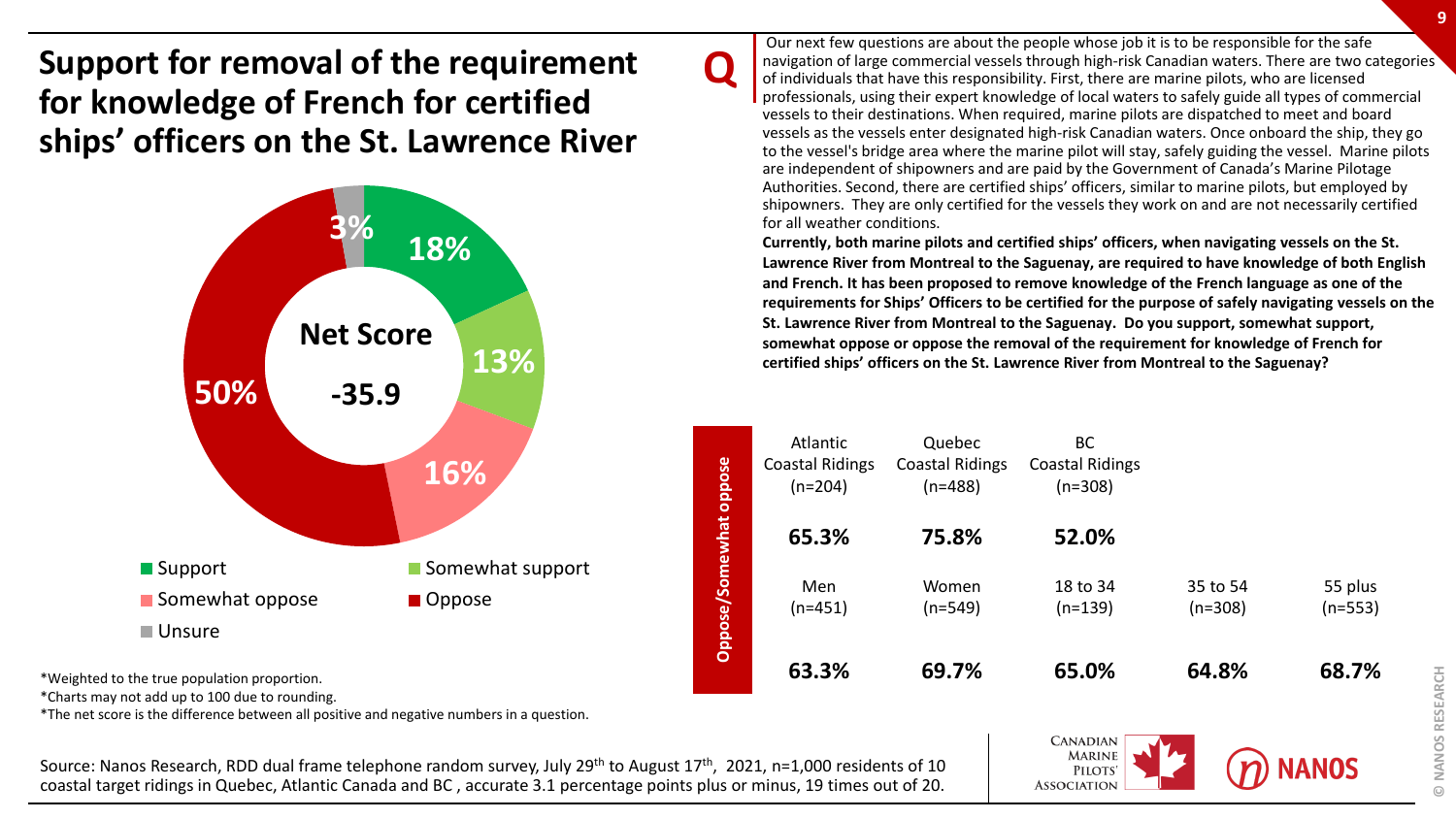## **Level of trust in Marine Pilots and Certified ships' officers**

Marine Pilots who are licensed for all vessels, and who are paid by the Government of Canada's Marine Pilotage Authorities

Certified ships' officers who are certified only for the vessel they work on, may not be certified for all weather conditions, and who are paid by the ship



**Q**

**Mean**

Certified ships' officers are certified through an examination process. The examination process currently includes marine pilots who are independent, paid by the Government of Canada's Marine Pilotage Authorities, and who are experts in marine navigation for all vessels. The role of the marine pilots is currently to sit on the examination board and to test the knowledge of certified ships' officer candidates. Certified ships' officers are sometimes also on the same examination board. These officers are paid by the ship owners and are certified only for the vessel they work on. On a scale of 0 to 10 where 0 is not at all trust and 10 is completely trust, how would you rate your trust of the following individuals to make the right decisions in the examination process to certify ship's officers to pilot vessels. [ROTATE]

Nearly nine in ten residents of coastal target ridings in Quebec, Atlantic Canada and B.C. have a high level of trust in Marine pilots to make the right decisions in the examination process to certify ship's officers to pilot vessels (mean of 8.5 out 10). " **WARDER** 

\*Weighted to the true population proportion. \*Charts may not add up to 100 due to rounding.

Source: Nanos Research, RDD dual frame telephone random survey, July 29<sup>th</sup> to August 17<sup>th</sup>, 2021, n=1,000 residents of 10 coastal target ridings in Quebec, Atlantic Canada and BC , accurate 3.1 percentage points plus or minus, 19 times out of 20.



**© NANOS RESEARCH**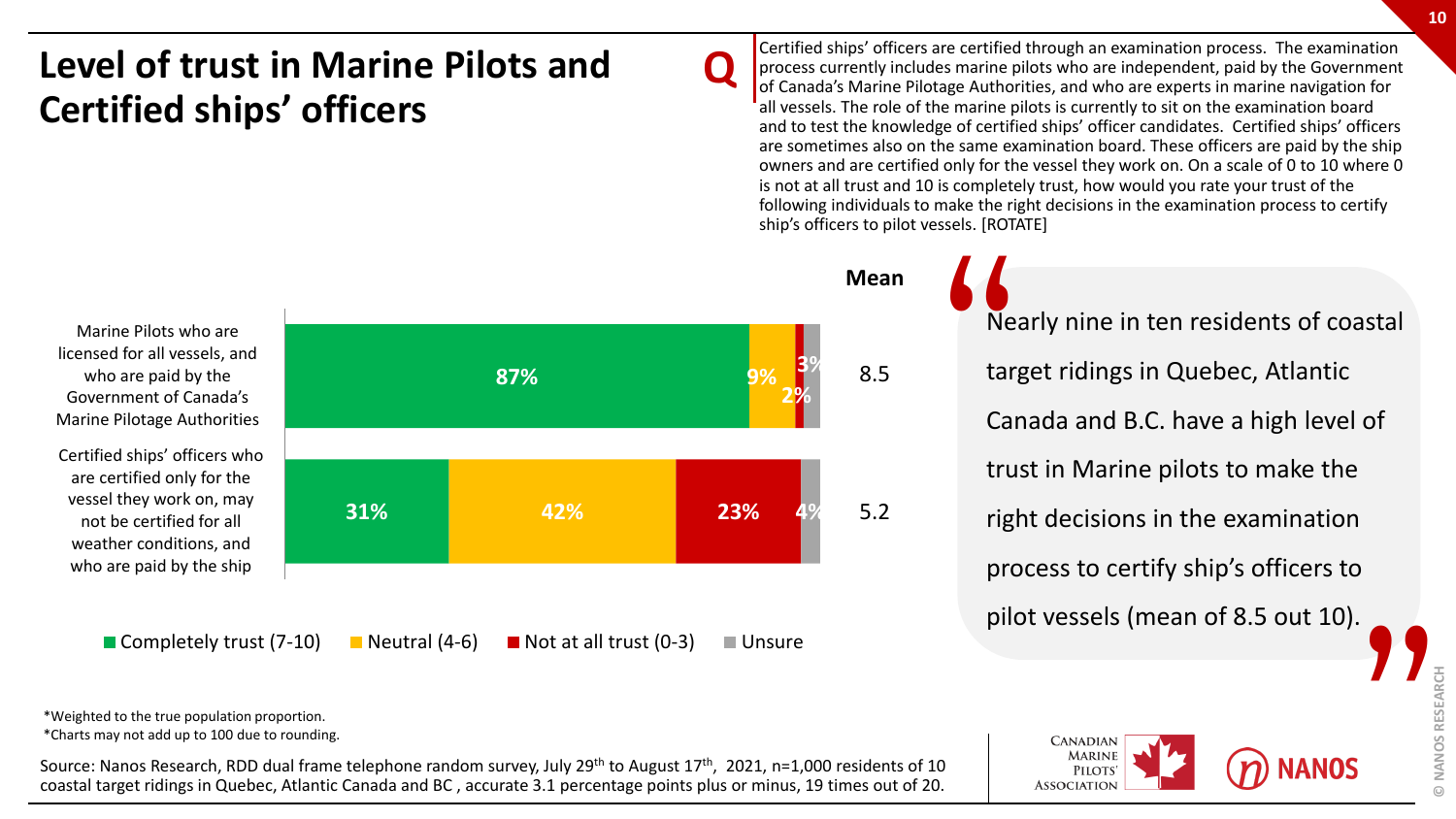

 $\blacksquare$  Not at all important (0-3)  $\blacksquare$  Unsure

\*Weighted to the true population proportion.

\*Charts may not add up to 100 due to rounding.

Source: Nanos Research, RDD dual frame telephone random survey, July 29<sup>th</sup> to August 17<sup>th</sup>, 2021, n=1,000 residents of 10 coastal target ridings in Quebec, Atlantic Canada and BC , accurate 3.1 percentage points plus or minus, 19 times out of 20.

**Q**

**CANADIAN MARINE PILOTS ASSOCIATION** 



On a scale of 0 to 10 where 0 is not at all trust and 10 is completely trust, how would you rate your trust of the following individuals to make the right decisions in the examination process to certify ship's officers to pilot vessels. [ROTATE]

**Marine Pilots who are licensed for all vessels, and who are paid by the Government of Canada's Marine Pilotage Authorities** 

|      | Atlantic<br><b>Coastal Ridings</b><br>$(n=204)$ | Quebec<br><b>Coastal Ridings</b><br>$(n=488)$ | BC<br><b>Coastal Ridings</b><br>$(n=308)$ |                       |                      |
|------|-------------------------------------------------|-----------------------------------------------|-------------------------------------------|-----------------------|----------------------|
| Mean | 8.8                                             | 8.5                                           | 8.4                                       |                       |                      |
|      | Men<br>(n=451)                                  | Women<br>$(n=549)$                            | 18 to 34<br>$(n=139)$                     | 35 to 54<br>$(n=308)$ | 55 plus<br>$(n=553)$ |
|      | 8.5                                             | 8.5                                           | 8.2                                       | 8.5                   | 8.7                  |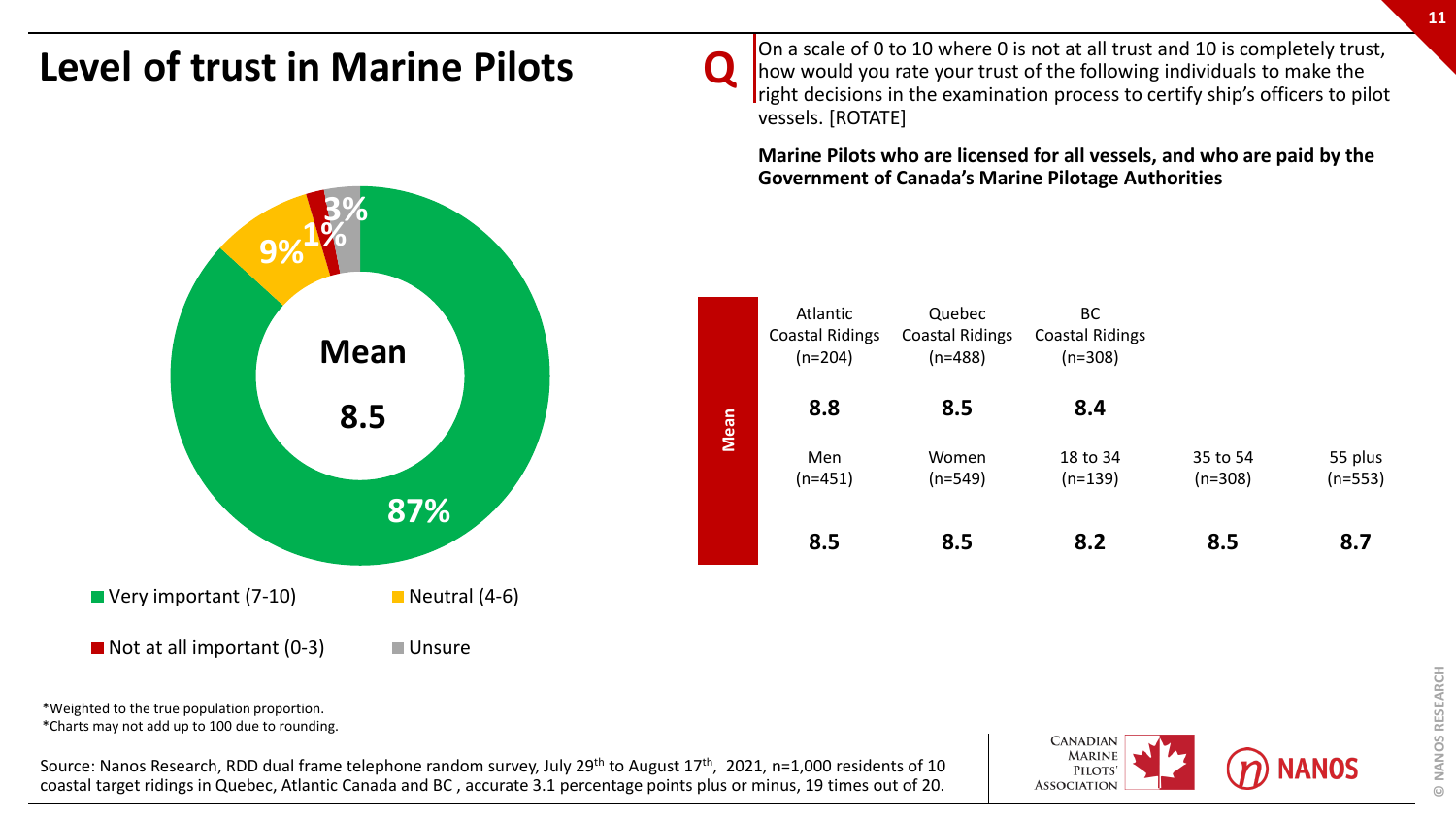## **Level of trust in Certified ships' officers**



\*Charts may not add up to 100 due to rounding.

Source: Nanos Research, RDD dual frame telephone random survey, July 29<sup>th</sup> to August 17<sup>th</sup>, 2021, n=1,000 residents of 10 coastal target ridings in Quebec, Atlantic Canada and BC , accurate 3.1 percentage points plus or minus, 19 times out of 20.

On a scale of 0 to 10 where 0 is not at all trust and 10 is completely trust, how would you rate your trust of the following individuals to make the right decisions in the examination process to certify ship's officers to pilot vessels. [ROTATE]

**Q**

**Certified ships' officers who are certified only for the vessel they work on, may not be certified for all weather conditions, and who are paid by the ship owners** 

|      | Atlantic<br><b>Coastal Ridings</b><br>$(n=204)$ | Quebec<br><b>Coastal Ridings</b><br>$(n=488)$ | BC<br><b>Coastal Ridings</b><br>$(n=308)$ |           |           |
|------|-------------------------------------------------|-----------------------------------------------|-------------------------------------------|-----------|-----------|
| Mean | 5.7                                             | 5.2                                           | 4.9                                       |           |           |
|      | Men                                             | Women                                         | 18 to 34                                  | 35 to 54  | 55 plus   |
|      | $(n=451)$                                       | $(n=549)$                                     | $(n=139)$                                 | $(n=308)$ | $(n=553)$ |
|      |                                                 |                                               |                                           |           |           |
|      | 5.2                                             | 5.2                                           | 5.3                                       | 5.0       | 5.2       |

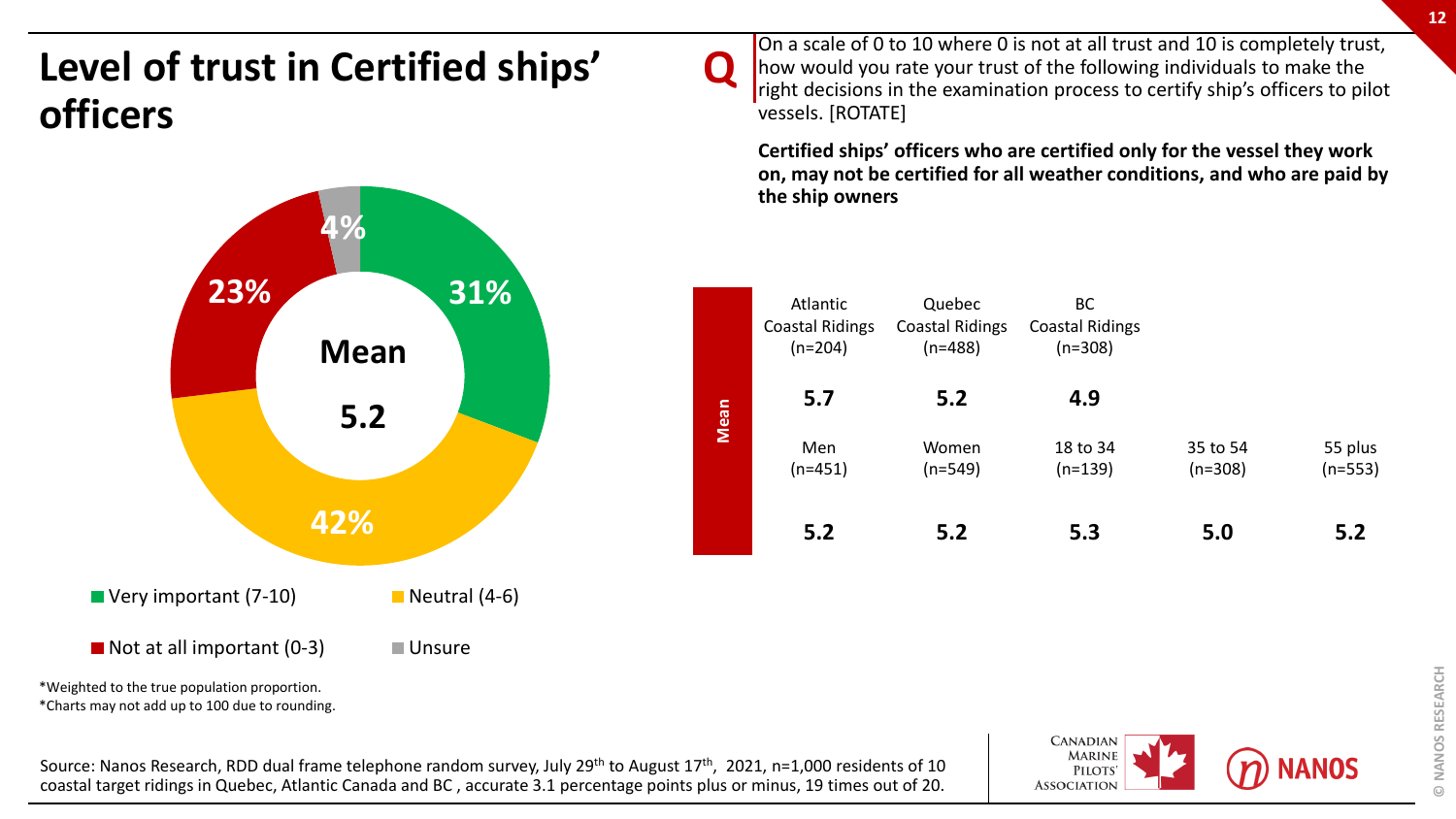Nanos conducted an RDD dual frame (land- and cell-lines) random telephone survey of 1,000 residents of Quebec, Atlantic Canada and BC in 10 coastal target ridings (n=100 per riding) identified by the CMPA (Quebec: Quebec City, Pierre Boucher-Les Patriotes-Verchères, Chicoutimi-Le Fjord, Hochelaga, Saint-Maurice-Champlain; Atlantic: Bonavista-Burin-Trinity, South Shore-St. Margaret's; BC: West Vancouver-Sunshine Coast-Sea to Sky Country, North Vancouver, Skeena-Bulkley Valley), 18 years of age or older, between July 29th to August 17<sup>th</sup>.

Participants were randomly recruited by telephone using live agents and administered a survey. The sample is geographically stratified to be representative of Canada.

Individuals were randomly called using random digit dialing with a maximum of five call backs.

The margin of error for a random survey of 1,000 individuals is  $\pm 3.1$  percentage points, 19 times out of 20. The margin of error for a random survey of 100 individuals in each riding is  $\pm 10.0$  percentage points, 19 times out of 20.

The research was commissioned by the Canadian Marine Pilots' Association and was conducted by Nanos Research.

Note: Charts may not add up to 100 due to rounding.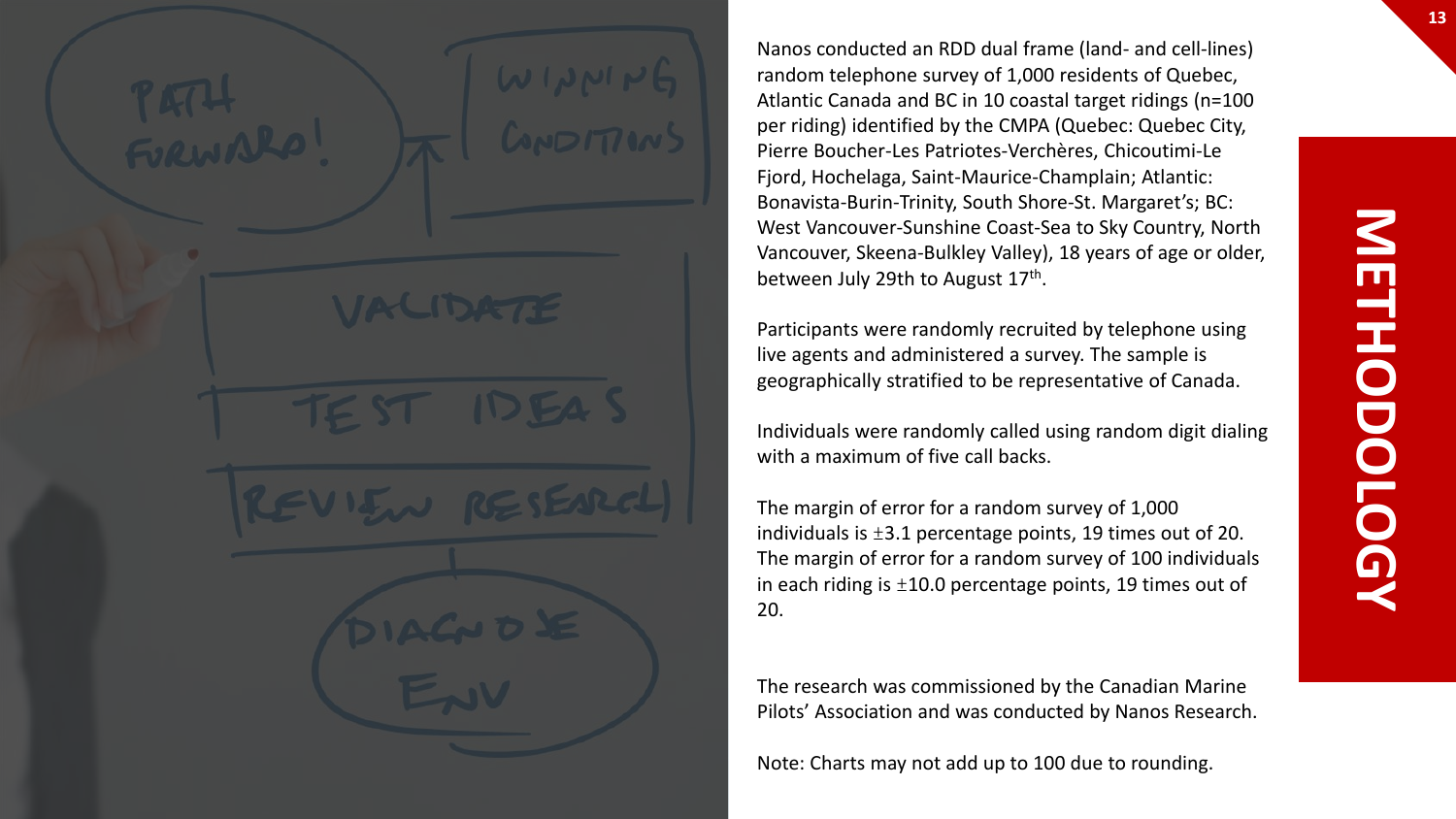| <b>Element</b>                      | <b>Description</b>                                                                                                                                                                                                                                                                                     | <b>Element</b>                    | <b>Description</b>                                                                                                                                                            |
|-------------------------------------|--------------------------------------------------------------------------------------------------------------------------------------------------------------------------------------------------------------------------------------------------------------------------------------------------------|-----------------------------------|-------------------------------------------------------------------------------------------------------------------------------------------------------------------------------|
| Research sponsor                    | Canadian Marine Pilots' Association                                                                                                                                                                                                                                                                    |                                   | The results were weighted by age and gender using the latest Census information                                                                                               |
| Population and Final Sample<br>Size | 1000 residents of 10 coastal target ridings                                                                                                                                                                                                                                                            | Weighting of Data                 | (2016) and the sample is geographically stratified to ensure a distribution across<br>Quebec, Atlantic Canada and BC. See tables for full weighting disclosure                |
| Source of Sample                    | Dynata                                                                                                                                                                                                                                                                                                 | Screening                         | Screening ensured potential respondents did not work in the market research<br>industry, in the advertising industry, in the media or a political party prior to              |
| Type of Sample                      | Probability                                                                                                                                                                                                                                                                                            |                                   | administering the survey to ensure the integrity of the data.                                                                                                                 |
| Margin of Error                     | Total: ±XX percentage points, 19 times out of 20.<br>Per Riding: ±10.0 percentage points, 19 times out of 20.                                                                                                                                                                                          | <b>Excluded Demographics</b>      | Individuals younger than 18 years old; individuals without land or cell lines could<br>not participate.                                                                       |
| Mode of Survey                      | RDD dual frame (land- and cell-lines) random telephone survey                                                                                                                                                                                                                                          |                                   |                                                                                                                                                                               |
| Sampling Method Base                | The sample included both land- and cell-lines RDD (Random Digit<br>Dialed) in Quebec, Atlantic Canada and BC in 10 target ridings.                                                                                                                                                                     | Stratification                    | By age and gender using the latest Census information (2016) and the sample is<br>geographically stratified to be representative of Canada.                                   |
| Demographics (Captured)             | Quebec: Quebec City, Pierre Boucher-Les Patriotes-Verchères,<br>Chicoutimi-Le Fjord, Hochelaga, Saint-Maurice-Champlain; Atlantic:<br>Bonavista-Burin-Trinity, South Shore-St. Margaret's; BC: West<br>Vancouver-Sunshine Coast-Sea to Sky Country, North Vancouver,                                   | <b>Estimated Response</b><br>Rate | Seven percent, consistent with industry norms.                                                                                                                                |
|                                     | Skeena-Bulkley Valley; Men and Women; 18 years and older.<br>Six digit postal code was used to validate geography.                                                                                                                                                                                     | <b>Question Order</b>             | Question order in the preceding report reflects the order in which they appeared<br>in the original questionnaire.                                                            |
| Fieldwork/Validation                | Live CATI interviews with live supervision to validate work.                                                                                                                                                                                                                                           |                                   |                                                                                                                                                                               |
| Number of Calls                     | Maximum of five call backs.                                                                                                                                                                                                                                                                            | <b>Question Content</b>           | All questions asked are contained in the report.                                                                                                                              |
| Time of Calls                       | Individuals were called between 6:30-9:30pm local time for the<br>respondent.                                                                                                                                                                                                                          | <b>Question Wording</b>           | The questions in the preceding report are written exactly as they were asked to<br>individuals.                                                                               |
| <b>Field Dates</b>                  | July 29th to August 17th, 2021                                                                                                                                                                                                                                                                         | Research/Data                     |                                                                                                                                                                               |
| Language of Survey                  | The survey was conducted in both English and French.                                                                                                                                                                                                                                                   | <b>Collection Supplier</b>        | Nanos Research                                                                                                                                                                |
| Standards                           | Nanos Research is a member of the Canadian Research Insights<br>Council (CRIC) and confirms that this research fully complies with all<br>CRIC Standards including the CRIC Public Opinion Research<br>Standards and Disclosure Requirements.<br>https://canadianresearchinsightscouncil.ca/standards/ | Contact                           | Contact Nanos Research for more information or with any concerns or questions.<br>http://www.nanos.co<br>Telephone: (613) 234-4666 ext. 237<br>Email: info@nanosresearch.com. |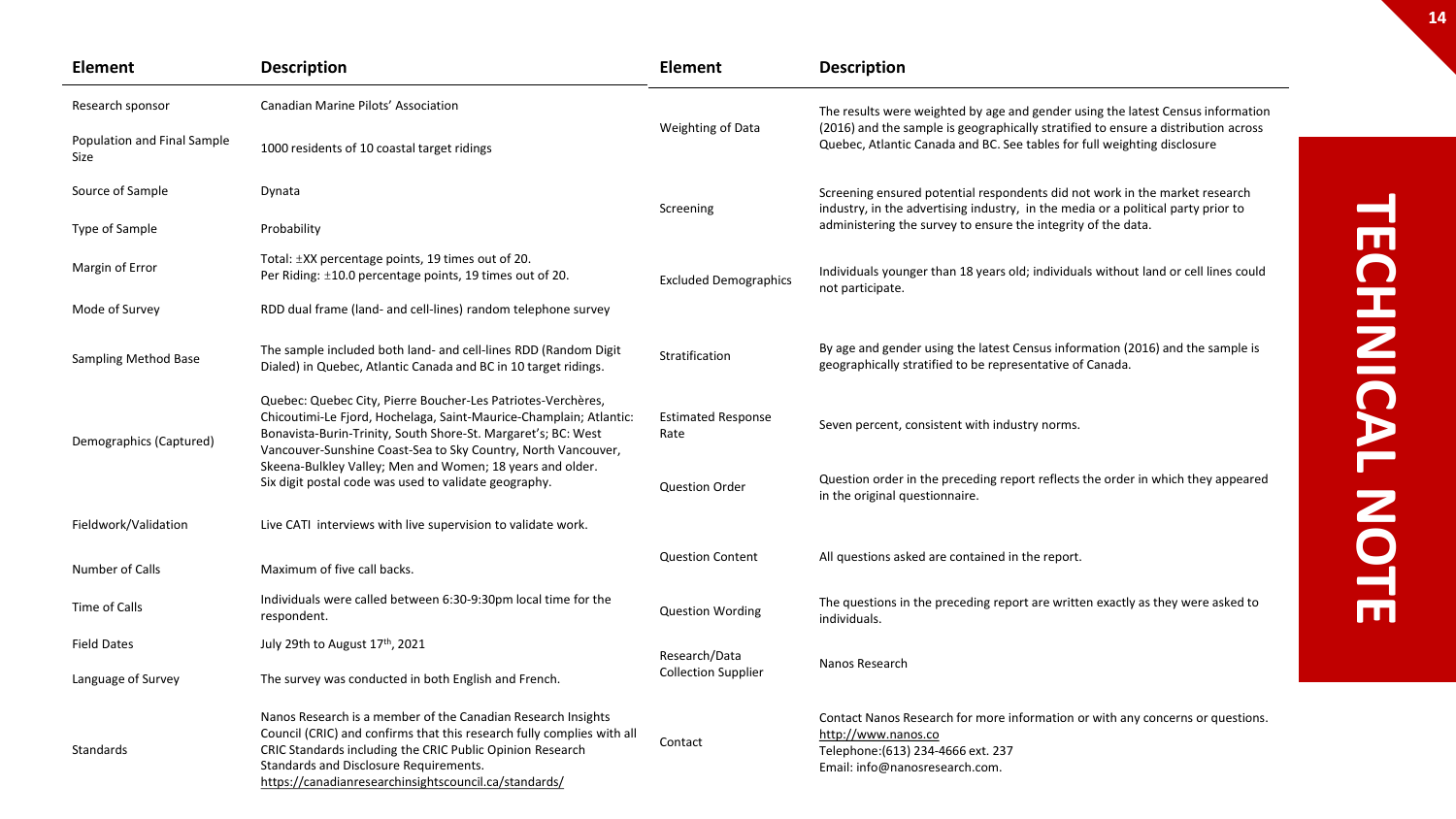

As one of North America's premier market and public opinion research firms, we put strategic intelligence into the hands of decision makers. The majority of our work is for private sector and public facing organizations and ranges from market studies, managing reputation through to leveraging data intelligence. Nanos Research offers a vertically integrated full service quantitative and qualitative research practice to attain the highest standards and the greatest control over the research process. [www.nanos.co](http://www.nanos.co/)

### nanos dimap analytika

dimap  $@$  NANOS

This international joint venture between [dimap](http://dimap.de/en/HOMEen) and [Nanos](http://nanos.co/) brings together top research and data experts from North American and Europe to deliver exceptional data intelligence to clients. The team offers data intelligence services ranging from demographic and sentiment microtargeting; consumer sentiment identification and decision conversion; and, data analytics and profiling for consumer persuasion. [www.nanosdimap.com](http://www.nanosdimap.com/)

#### NANOS RUTHERFORD McKAY & Co.

NRM is an affiliate of Nanos Research and Rutherford McKay Associates. Our service offerings are based on decades of professional experience and extensive research and include public acceptance and engagement, communications audits, and narrative development. [www.nrmpublicaffairs.com](http://nrmpublicaffairs.com/index.html)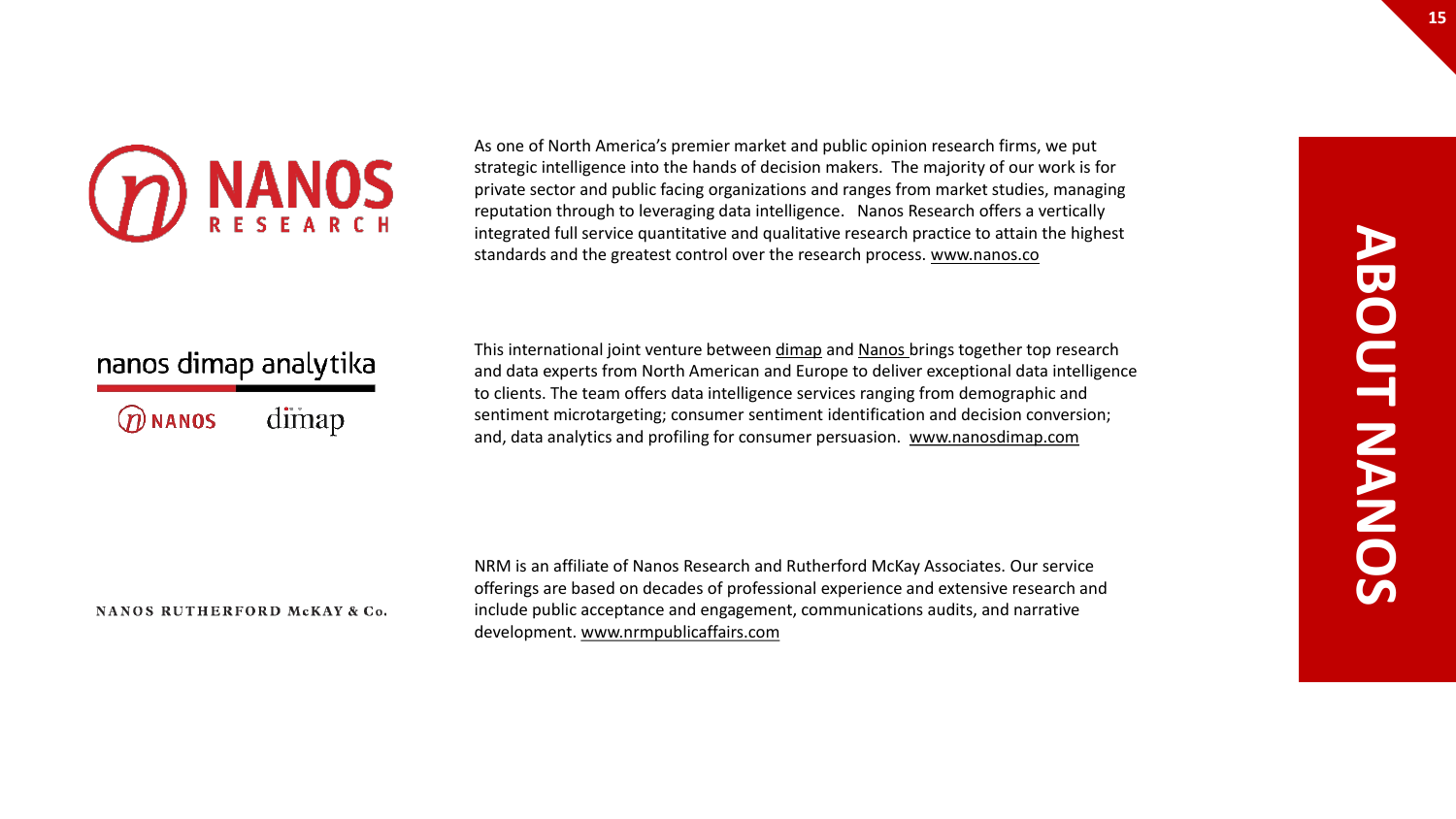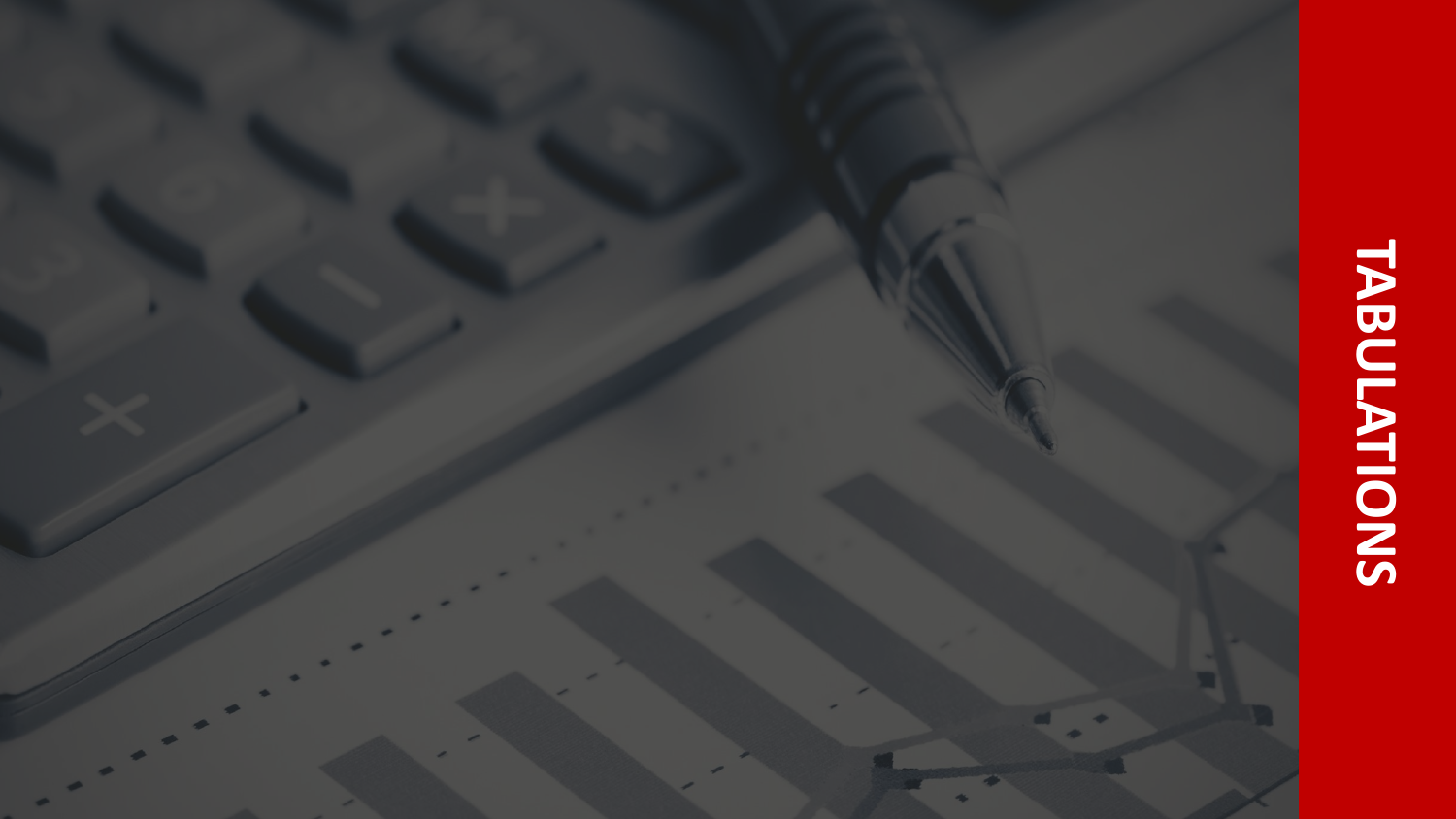

|                                                                           |                     |         |                                      |                                | Region                       |                                            | Gender |        |          | Age      |         |
|---------------------------------------------------------------------------|---------------------|---------|--------------------------------------|--------------------------------|------------------------------|--------------------------------------------|--------|--------|----------|----------|---------|
|                                                                           |                     |         | Aggregate coastal<br>ridings 2021-08 | Atlantic<br>coastal<br>ridings | Quebec<br>coastal<br>ridings | <b>British Columbia</b><br>coastal ridings | Male   | Female | 18 to 34 | 35 to 54 | 55 plus |
| Question - On a scale of 0 to 10,                                         | Total               | Unwgt N | 1000                                 | 204                            | 488                          | 308                                        | 451    | 549    | 139      | 308      | 553     |
| where 0 is not safe at all and 10 is<br>very safe, how would you rate the |                     | Wgt N   | 1000                                 | 200                            | 500                          | 300                                        | 488    | 512    | 234      | 323      | 443     |
| safe navigation of ships such as                                          |                     | Mean    | 7.0                                  | 7.4                            | 6.6                          | 7.2                                        | 7.2    | 6.7    | 6.7      | 7.0      | 7.0     |
| cargo, tanker and passenger<br>vessels in Canadian waters?                |                     | Median  | 7.0                                  | 8.0                            | 7.0                          | 8.0                                        | 8.0    | 7.0    | 7.0      | 8.0      | 8.0     |
|                                                                           | Not safe at all (0) | %       | 4.8                                  | 1.0                            | 8.0                          | 2.0                                        | 4.2    | 5.4    | 9.8      | 3.4      | 3.2     |
|                                                                           | 1                   | %       | 0.2                                  | 0.0                            | 0.2                          | 0.4                                        | 0.4    | 0.0    | 0.0      | 0.3      | 0.2     |
|                                                                           | $\overline{2}$      | %       | 0.6                                  | $1.1\,$                        | 0.7                          | 0.0                                        | 0.4    | 0.7    | 0.0      | 1.2      | 0.4     |
|                                                                           | 3                   | %       | 0.8                                  | 0.0                            | 0.4                          | 2.0                                        | 0.3    | 1.2    | 0.0      | 0.7      | 1.3     |
|                                                                           | 4                   | %       | 1.8                                  | 3.5                            | 0.8                          | 2.5                                        | 2.4    | 1.3    | 0.7      | 2.4      | 2.0     |
|                                                                           | 5                   | %       | 8.6                                  | 8.9                            | 8.1                          | 9.3                                        | 8.2    | 9.0    | 6.0      | 9.0      | 9.7     |
|                                                                           | 6                   | %       | 8.0                                  | 5.5                            | 8.4                          | 8.9                                        | 5.8    | 10.0   | 6.8      | 6.9      | 9.3     |
|                                                                           | $\overline{7}$      | %       | 18.3                                 | 16.8                           | 20.1                         | 16.4                                       | 14.2   | 22.3   | 24.2     | 17.0     | 16.2    |
|                                                                           | 8                   | %       | 25.5                                 | 28.9                           | 24.5                         | 25.0                                       | 29.0   | 22.2   | 24.4     | 27.4     | 24.7    |
|                                                                           | 9                   | %       | 9.5                                  | 11.6                           | 8.4                          | 10.0                                       | 13.3   | 5.9    | 8.2      | 8.4      | 11.0    |
|                                                                           | Very safe (10)      | %       | 7.8                                  | 8.3                            | 5.4                          | 11.5                                       | 9.9    | 5.8    | 8.4      | 7.9      | 7.4     |
|                                                                           | Unsure              | %       | 14.1                                 | 14.6                           | 15.1                         | 12.0                                       | 11.8   | 16.2   | 11.5     | 15.3     | 14.5    |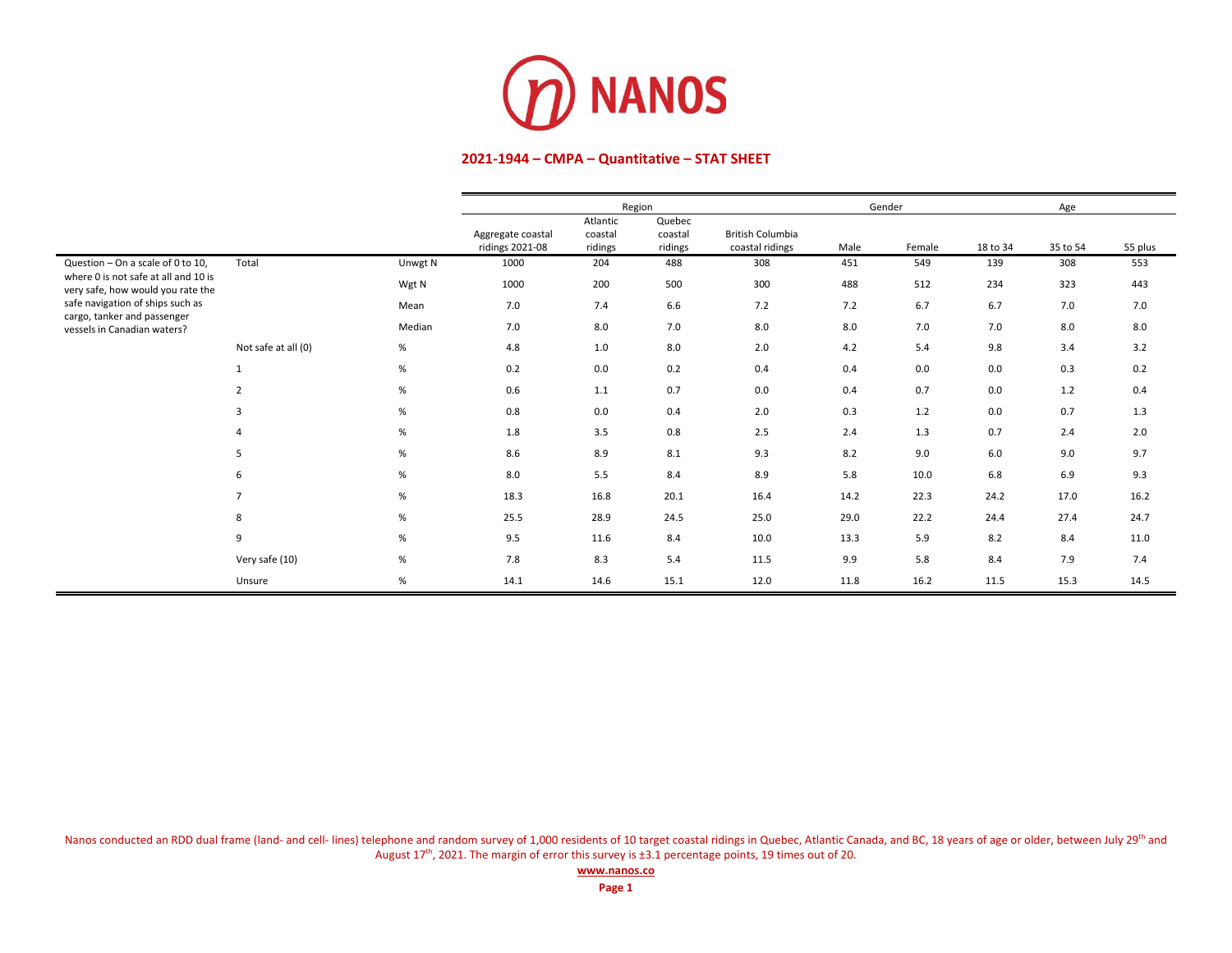

**Please rank the importance of the following where 0 is not at all important and 10 is extremely important when it comes to the safe navigation of commercial vessels in Canadian waters. [RANDOMIZE]**

|                                                            |                          |         |                                      | Region                         |                              |                                     | Gender |        |          | Age      |         |
|------------------------------------------------------------|--------------------------|---------|--------------------------------------|--------------------------------|------------------------------|-------------------------------------|--------|--------|----------|----------|---------|
|                                                            |                          |         | Aggregate coastal<br>ridings 2021-08 | Atlantic<br>coastal<br>ridings | Quebec<br>coastal<br>ridings | British Columbia<br>coastal ridings | Male   | Female | 18 to 34 | 35 to 54 | 55 plus |
| Question - Expert knowledge of                             | Total                    | Unwgt N | 1000                                 | 204                            | 488                          | 308                                 | 451    | 549    | 139      | 308      | 553     |
| the local waters to guide vessels to<br>their destination. |                          | Wgt N   | 1000                                 | 200                            | 500                          | 300                                 | 488    | 512    | 234      | 323      | 443     |
|                                                            |                          | Mean    | 9.1                                  | 9.3                            | 8.9                          | 9.2                                 | 9.0    | 9.1    | 9.0      | 9.1      | 9.1     |
|                                                            |                          | Median  | 10.0                                 | 10.0                           | 10.0                         | 10.0                                | 10.0   | 10.0   | 10.0     | 10.0     | 10.0    |
|                                                            | Not at all important (0) | %       | 0.8                                  | 0.8                            | 1.2                          | 0.0                                 | 0.2    | 1.3    | 0.7      | 0.3      | 1.1     |
|                                                            | 3                        | %       | 0.3                                  | 0.9                            | 0.2                          | 0.0                                 | 0.6    | 0.0    | 0.8      | 0.3      | 0.0     |
|                                                            |                          | %       | 0.3                                  | 0.6                            | 0.2                          | 0.2                                 | 0.6    | 0.0    | 0.0      | 0.7      | 0.2     |
|                                                            | 5                        | %       | 2.6                                  | 1.0                            | 2.5                          | 4.0                                 | 2.3    | 3.0    | 2.8      | 2.4      | 2.7     |
|                                                            | 6                        | %       | 2.4                                  | 2.1                            | 3.4                          | 0.8                                 | 2.5    | 2.2    | 2.3      | 3.2      | 1.7     |
|                                                            |                          | %       | 5.2                                  | 3.0                            | 6.0                          | 5.2                                 | 5.5    | 4.9    | 5.5      | 6.5      | 4.0     |
|                                                            | 8                        | %       | 13.4                                 | 9.5                            | 17.2                         | 9.8                                 | 16.1   | 10.8   | 13.4     | 11.9     | 14.5    |
|                                                            | 9                        | %       | 13.8                                 | 12.3                           | 13.3                         | 15.6                                | 15.1   | 12.5   | 16.6     | 13.7     | 12.3    |
|                                                            | Extremely important (10) | %       | 59.1                                 | 68.1                           | 53.2                         | 63.1                                | 55.4   | 62.7   | 57.8     | 57.9     | 60.7    |
|                                                            | Unsure                   | %       | 2.2                                  | 1.9                            | 2.8                          | 1.4                                 | 1.8    | 2.6    | 0.0      | 3.0      | 2.8     |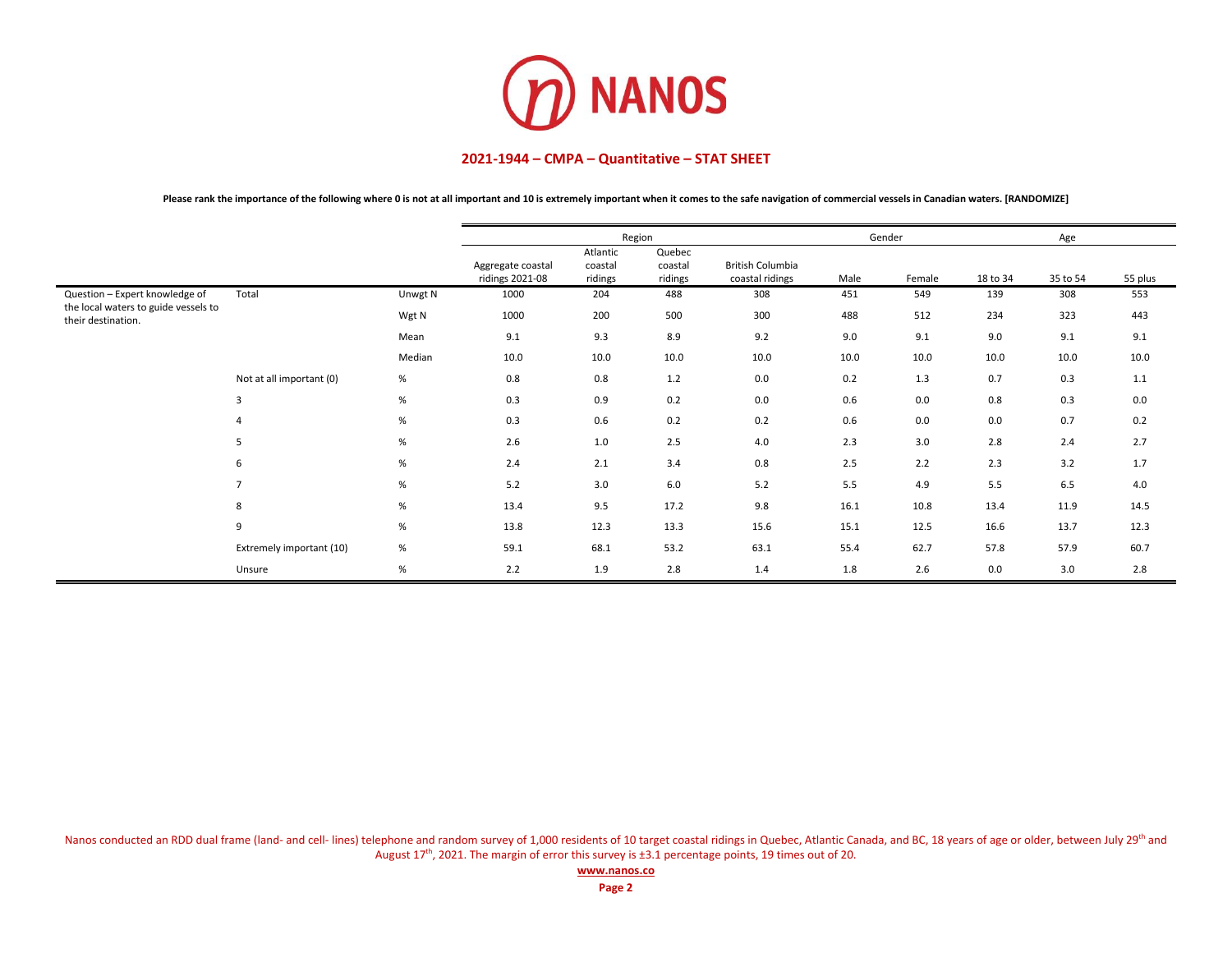

**Please rank the importance of the following where 0 is not at all important and 10 is extremely important when it comes to the safe navigation of commercial vessels in Canadian waters. [RANDOMIZE]**

|                                                                     |                          |         |                                      |                                | Region                       |                                            |      | Gender |          | Age      |         |
|---------------------------------------------------------------------|--------------------------|---------|--------------------------------------|--------------------------------|------------------------------|--------------------------------------------|------|--------|----------|----------|---------|
|                                                                     |                          |         | Aggregate coastal<br>ridings 2021-08 | Atlantic<br>coastal<br>ridings | Quebec<br>coastal<br>ridings | <b>British Columbia</b><br>coastal ridings | Male | Female | 18 to 34 | 35 to 54 | 55 plus |
| Question - Knowledge of the local                                   | Total                    | Unwgt N | 1000                                 | 204                            | 488                          | 308                                        | 451  | 549    | 139      | 308      | 553     |
| language (for example French<br>language skills on the St. Lawrence |                          | Wgt N   | 1000                                 | 200                            | 500                          | 300                                        | 488  | 512    | 234      | 323      | 443     |
| River, English language skills on<br>the Pacific Coast).            |                          | Mean    | 8.3                                  | 8.4                            | 8.3                          | 8.1                                        | 8.2  | 8.3    | 7.9      | 8.1      | 8.6     |
|                                                                     |                          | Median  | 9.0                                  | 9.0                            | 9.0                          | 9.0                                        | 9.0  | 9.0    | 8.0      | 9.0      | 9.0     |
|                                                                     | Not at all important (0) | %       | 1.6                                  | 2.3                            | 0.5                          | 3.0                                        | 1.9  | 1.4    | 1.4      | 2.8      | 0.8     |
|                                                                     |                          | %       | 0.5                                  | 0.0                            | 0.2                          | 1.4                                        | 0.6  | 0.4    | 0.8      | 0.6      | 0.3     |
|                                                                     | $\overline{2}$           | %       | 0.3                                  | 0.0                            | 0.5                          | 0.0                                        | 0.4  | 0.1    | 0.8      | 0.0      | 0.2     |
|                                                                     | 3                        | %       | 0.6                                  | 0.0                            | 0.4                          | 1.5                                        | 1.0  | 0.3    | 0.8      | 1.1      | 0.2     |
|                                                                     |                          | $\%$    | 1.2                                  | 0.9                            | 1.7                          | 0.5                                        | 1.0  | 1.3    | 1.4      | 1.2      | 1.0     |
|                                                                     | 5                        | %       | 7.6                                  | 6.1                            | 6.7                          | 10.2                                       | 7.2  | 8.0    | 9.7      | 9.0      | 5.6     |
|                                                                     | 6                        | %       | 4.7                                  | 3.5                            | 6.4                          | 2.5                                        | 4.9  | 4.4    | 7.5      | 3.6      | 3.9     |
|                                                                     | $\overline{7}$           | %       | 9.7                                  | 10.7                           | 11.2                         | 6.5                                        | 10.4 | 9.1    | 13.9     | 9.3      | 7.8     |
|                                                                     | 8                        | %       | 18.5                                 | 18.2                           | 19.6                         | 16.7                                       | 19.0 | 18.0   | 15.2     | 19.6     | 19.3    |
|                                                                     | 9                        | $\%$    | 13.4                                 | 11.0                           | 13.9                         | 14.2                                       | 12.4 | 14.4   | 17.8     | 11.6     | 12.4    |
|                                                                     | Extremely important (10) | %       | 39.9                                 | 43.6                           | 37.3                         | 41.7                                       | 38.9 | 40.8   | 29.8     | 38.2     | 46.4    |
|                                                                     | Unsure                   | $\%$    | 2.0                                  | 3.8                            | 1.6                          | 1.7                                        | 2.3  | 1.8    | 0.7      | 2.9      | 2.1     |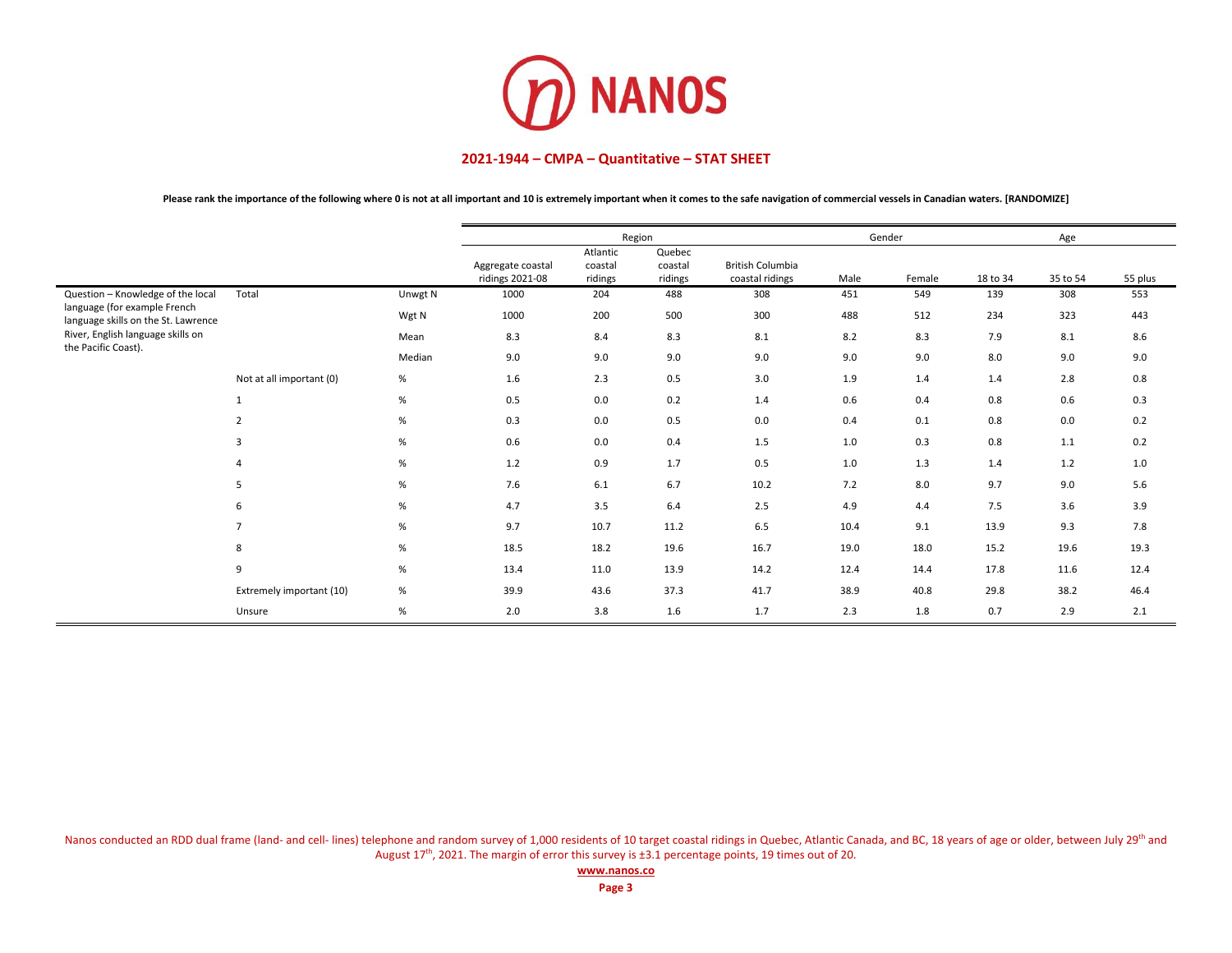

**Please rank the importance of the following where 0 is not at all important and 10 is extremely important when it comes to the safe navigation of commercial vessels in Canadian waters. [RANDOMIZE]**

|                                                                  |                          |         |                                      |                                | Region                       |                                            |      | Gender |          | Age      |         |
|------------------------------------------------------------------|--------------------------|---------|--------------------------------------|--------------------------------|------------------------------|--------------------------------------------|------|--------|----------|----------|---------|
|                                                                  |                          |         | Aggregate coastal<br>ridings 2021-08 | Atlantic<br>coastal<br>ridings | Quebec<br>coastal<br>ridings | <b>British Columbia</b><br>coastal ridings | Male | Female | 18 to 34 | 35 to 54 | 55 plus |
| Question - Having navigation                                     | Total                    | Unwgt N | 1000                                 | 204                            | 488                          | 308                                        | 451  | 549    | 139      | 308      | 553     |
| regulations and procedures set by<br>the government and at arm's |                          | Wgt N   | 1000                                 | 200                            | 500                          | 300                                        | 488  | 512    | 234      | 323      | 443     |
| length from the ship owners.                                     |                          | Mean    | 8.8                                  | 8.9                            | 8.9                          | 8.6                                        | 8.7  | 8.9    | 8.5      | 9.0      | 8.9     |
|                                                                  |                          | Median  | 10.0                                 | 10.0                           | 10.0                         | 10.0                                       | 10.0 | 10.0   | 9.0      | 10.0     | 10.0    |
|                                                                  | Not at all important (0) | %       | 0.7                                  | 0.4                            | 0.5                          | 1.2                                        | 0.6  | 0.8    | 1.4      | 0.0      | 0.9     |
|                                                                  | 1                        | %       | 0.4                                  | 0.4                            | 0.3                          | 0.5                                        | 0.1  | 0.6    | 0.7      | 0.0      | 0.5     |
|                                                                  | $\overline{2}$           | %       | 0.5                                  | 0.0                            | 0.2                          | 1.3                                        | 0.8  | 0.2    | 1.6      | 0.3      | 0.0     |
|                                                                  | 3                        | %       | 0.6                                  | 0.0                            | 0.4                          | 1.2                                        | 0.9  | 0.3    | 0.0      | 1.7      | 0.0     |
|                                                                  |                          | %       | 0.7                                  | 0.5                            | 0.2                          | 1.9                                        | 1.1  | 0.4    | 0.8      | 0.8      | 0.7     |
|                                                                  | 5                        | %       | 4.1                                  | 7.2                            | 2.8                          | 4.3                                        | 5.4  | 3.0    | 4.4      | 4.8      | 3.5     |
|                                                                  | 6                        | %       | 3.2                                  | 2.6                            | 3.5                          | 3.0                                        | 3.0  | 3.4    | 5.0      | 2.0      | 3.1     |
|                                                                  | $\overline{7}$           | %       | 5.2                                  | 6.0                            | 5.3                          | 4.6                                        | 4.5  | 6.0    | 7.3      | 2.5      | 6.1     |
|                                                                  | 8                        | %       | 14.2                                 | 11.7                           | 15.2                         | 14.3                                       | 16.0 | 12.5   | 13.8     | 12.9     | 15.4    |
|                                                                  | 9                        | %       | 14.1                                 | 11.6                           | 16.8                         | 11.5                                       | 15.2 | 13.1   | 19.9     | 13.2     | 11.7    |
|                                                                  | Extremely important (10) | %       | 53.8                                 | 56.9                           | 52.9                         | 53.3                                       | 50.9 | 56.6   | 43.0     | 59.5     | 55.3    |
|                                                                  | Unsure                   | %       | 2.4                                  | 2.7                            | 1.9                          | 3.0                                        | 1.5  | 3.2    | 1.9      | 2.2      | 2.8     |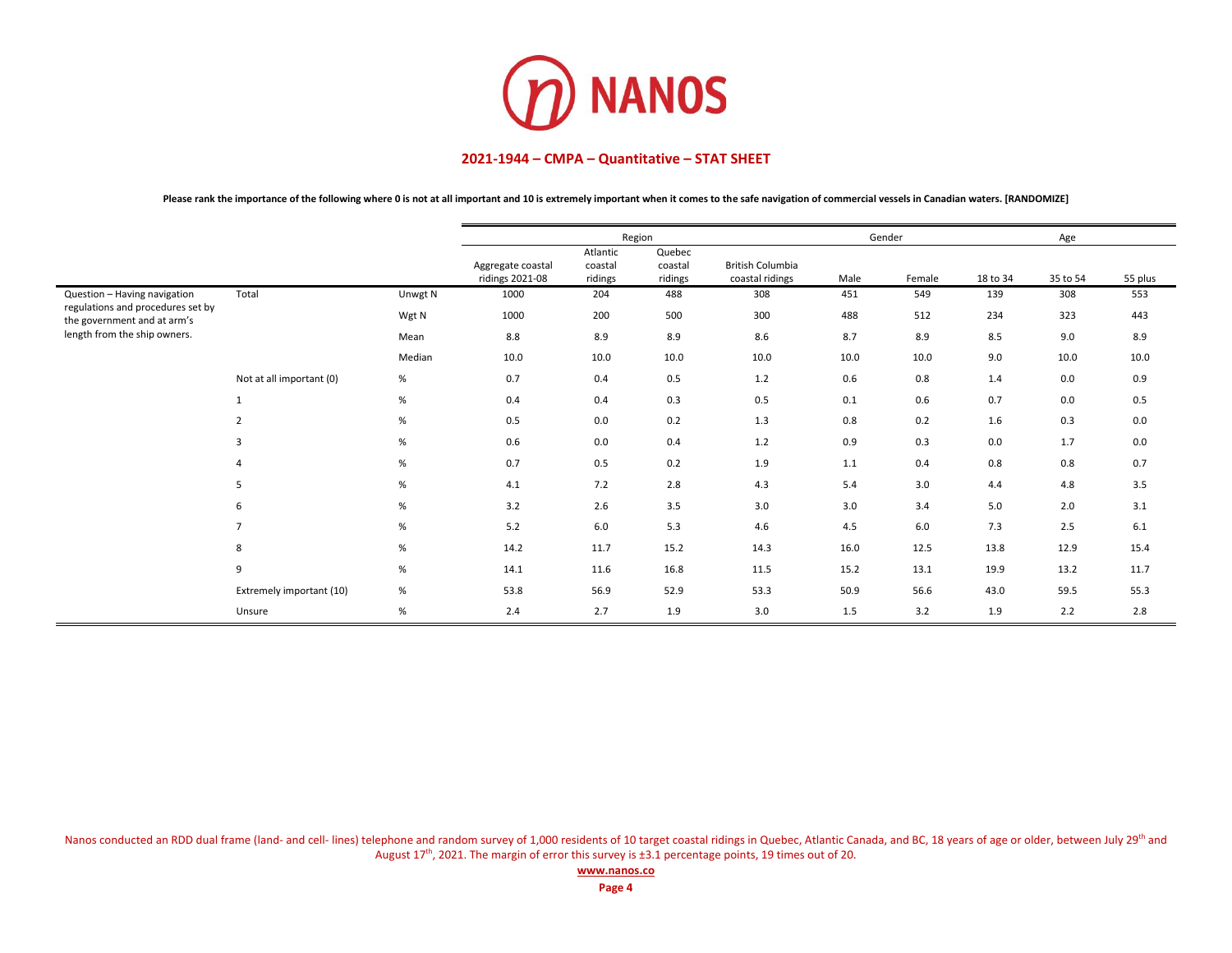

|                                                                                                                                                                                                                                                                                                                                                                                                |                  |         | Region                               |                                |                              |                                            | Gender |        |          | Age      |         |
|------------------------------------------------------------------------------------------------------------------------------------------------------------------------------------------------------------------------------------------------------------------------------------------------------------------------------------------------------------------------------------------------|------------------|---------|--------------------------------------|--------------------------------|------------------------------|--------------------------------------------|--------|--------|----------|----------|---------|
|                                                                                                                                                                                                                                                                                                                                                                                                |                  |         | Aggregate coastal<br>ridings 2021-08 | Atlantic<br>coastal<br>ridings | Quebec<br>coastal<br>ridings | <b>British Columbia</b><br>coastal ridings | Male   | Female | 18 to 34 | 35 to 54 | 55 plus |
| Question - Currently, both marine                                                                                                                                                                                                                                                                                                                                                              | Total            | Unwgt N | 1000                                 | 204                            | 488                          | 308                                        | 451    | 549    | 139      | 308      | 553     |
| pilots and certified ships' officers,<br>when navigating vessels on the St.                                                                                                                                                                                                                                                                                                                    |                  | Wgt N   | 1000                                 | 200                            | 500                          | 300                                        | 488    | 512    | 234      | 323      | 443     |
| Lawrence River from Montreal to                                                                                                                                                                                                                                                                                                                                                                | Support          | $\%$    | 18.1                                 | 19.2                           | 12.8                         | 26.4                                       | 20.3   | 16.1   | 11.9     | 21.4     | 19.1    |
| the Saguenay, are required to<br>have knowledge of both English                                                                                                                                                                                                                                                                                                                                | Somewhat support | %       | 12.5                                 | 11.9                           | 9.7                          | 17.7                                       | 13.5   | 11.6   | 19.4     | 11.7     | 9.6     |
| and French. It has been proposed<br>to remove knowledge of the                                                                                                                                                                                                                                                                                                                                 | Somewhat oppose  | $\%$    | 16.1                                 | 18.1                           | 17.0                         | 13.3                                       | 14.6   | 17.6   | 23.0     | 15.1     | 13.2    |
| French language as one of the                                                                                                                                                                                                                                                                                                                                                                  | Oppose           | %       | 50.4                                 | 47.1                           | 58.8                         | 38.7                                       | 48.7   | 52.1   | 41.9     | 49.7     | 55.5    |
| requirements for Ships' Officers to<br>be certified for the purpose of<br>safely navigating vessels on the St.<br>Lawrence River from Montreal to<br>the Saguenay. Do you support,<br>somewhat support, somewhat<br>oppose or oppose the removal of<br>the requirement for knowledge of<br>French for certified ships' officers<br>on the St. Lawrence River from<br>Montreal to the Saguenay? | Unsure           | $\%$    | 2.8                                  | 3.6                            | 1.7                          | 4.0                                        | 2.9    | 2.6    | 3.8      | 2.2      | 2.7     |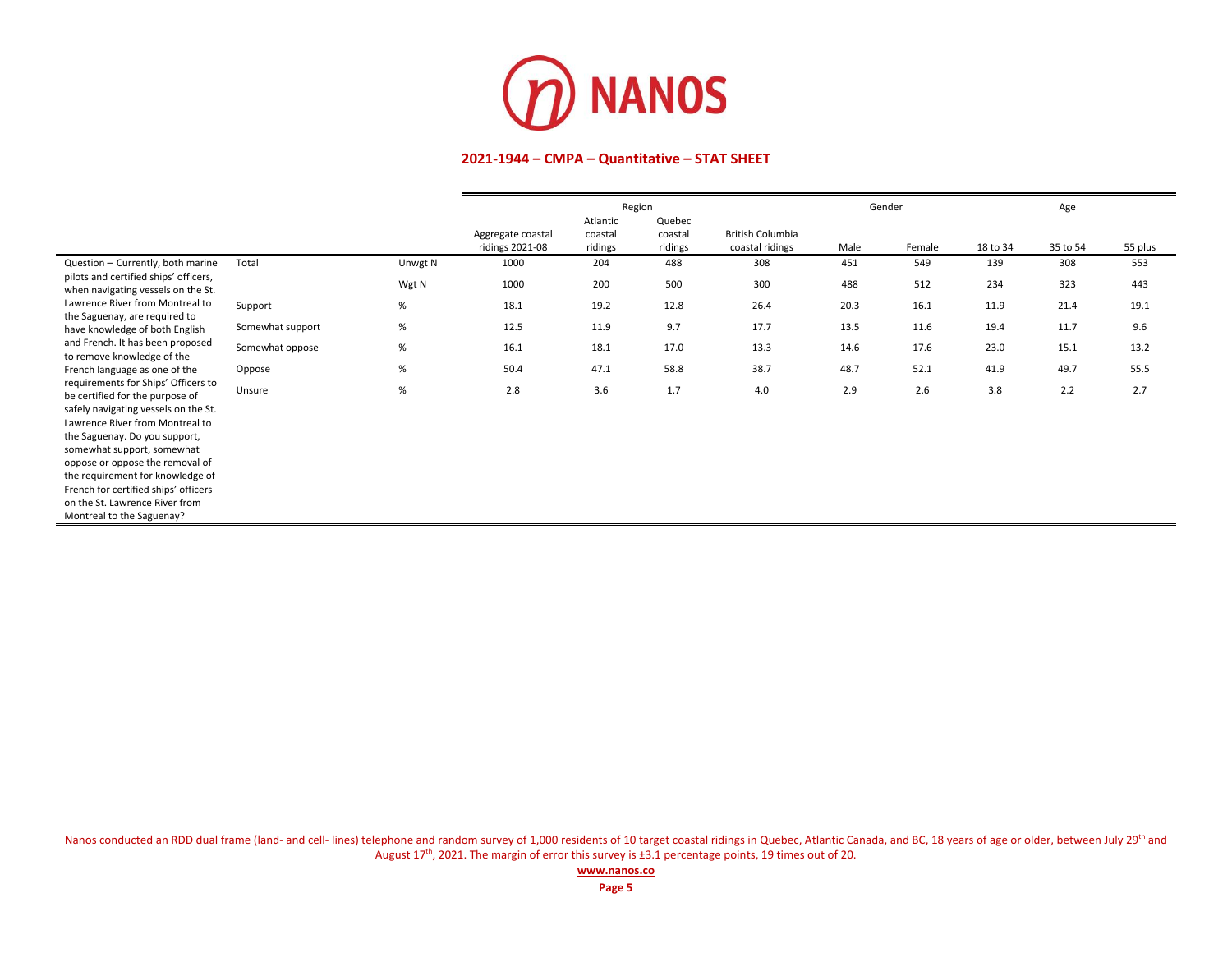

Certified ships' officers are certified through an examination process. The examination process currently includes marine pilots who are independent, paid by the Government of Canada's Marine Pilotage Authorities, and who navigation for all vessels. The role of the marine pilots is currently to sit on the examination board and to test the knowledge of certified ships' officer candidates. Certified ships' officers are sometimes also on the s officers are paid by the ship owners and are certified only for the vessel they work on. On a scale of 0 to 10 where 0 is not at all trust and 10 is completely trust, how would you rate your trust of the following individu **in the examination process to certify ship's officers to pilot vessels. [ROTATE]**

|                                                                    |                       |         |                                      |                                | Region                       |                                            |      | Gender |          | Age      |         |
|--------------------------------------------------------------------|-----------------------|---------|--------------------------------------|--------------------------------|------------------------------|--------------------------------------------|------|--------|----------|----------|---------|
|                                                                    |                       |         | Aggregate coastal<br>ridings 2021-08 | Atlantic<br>coastal<br>ridings | Quebec<br>coastal<br>ridings | <b>British Columbia</b><br>coastal ridings | Male | Female | 18 to 34 | 35 to 54 | 55 plus |
| Question - Marine Pilots who are                                   | Total                 | Unwgt N | 1000                                 | 204                            | 488                          | 308                                        | 451  | 549    | 139      | 308      | 553     |
| licensed for all vessels, and who<br>are paid by the Government of |                       | Wgt N   | 1000                                 | 200                            | 500                          | 300                                        | 488  | 512    | 234      | 323      | 443     |
| Canada's Marine Pilotage<br>Authorities.                           |                       | Mean    | 8.5                                  | 8.8                            | 8.5                          | 8.4                                        | 8.5  | 8.5    | 8.2      | 8.5      | 8.7     |
|                                                                    |                       | Median  | 9.0                                  | 9.0                            | 9.0                          | 9.0                                        | 9.0  | 9.0    | 9.0      | 9.0      | 9.0     |
|                                                                    | Not at all trust (0)  | %       | 0.3                                  | 0.9                            | 0.2                          | 0.2                                        | 0.0  | 0.7    | 0.4      | 0.3      | 0.3     |
|                                                                    | $\mathbf{1}$          | %       | 0.1                                  | 0.0                            | 0.0                          | 0.5                                        | 0.3  | 0.0    | 0.0      | 0.0      | 0.3     |
|                                                                    | $\overline{2}$        | %       | 0.2                                  | 0.0                            | 0.2                          | 0.5                                        | 0.2  | 0.3    | 0.0      | 0.4      | 0.2     |
|                                                                    | 3                     | %       | 0.8                                  | 0.6                            | 0.7                          | 1.2                                        | 0.9  | 0.8    | 1.6      | 1.3      | 0.2     |
|                                                                    |                       | %       | 0.5                                  | 0.0                            | 0.5                          | 0.6                                        | 0.8  | 0.1    | 1.6      | 0.0      | 0.2     |
|                                                                    | 5                     | %       | 4.9                                  | 3.5                            | 5.2                          | 5.2                                        | 5.2  | 4.5    | 6.4      | 5.2      | 3.8     |
|                                                                    | 6                     | %       | 3.3                                  | 2.8                            | 3.3                          | 3.7                                        | 2.4  | 4.2    | 3.6      | 3.8      | 2.8     |
|                                                                    | $\overline{7}$        | %       | 10.2                                 | 9.8                            | 11.4                         | 8.5                                        | 9.8  | 10.5   | 14.2     | 9.3      | 8.7     |
|                                                                    | 8                     | %       | 22.0                                 | 16.7                           | 23.2                         | 23.7                                       | 23.8 | 20.3   | 19.9     | 22.4     | 22.9    |
|                                                                    | 9                     | $\%$    | 18.3                                 | 16.0                           | 19.6                         | 17.6                                       | 18.0 | 18.5   | 21.9     | 16.0     | 18.0    |
|                                                                    | Completely trust (10) | $\%$    | 36.3                                 | 48.3                           | 33.8                         | 32.4                                       | 36.7 | 35.9   | 27.8     | 38.5     | 39.2    |
|                                                                    | Unsure                | %       | 3.1                                  | 1.4                            | 2.0                          | 5.9                                        | 1.8  | 4.2    | 2.6      | 2.9      | 3.5     |